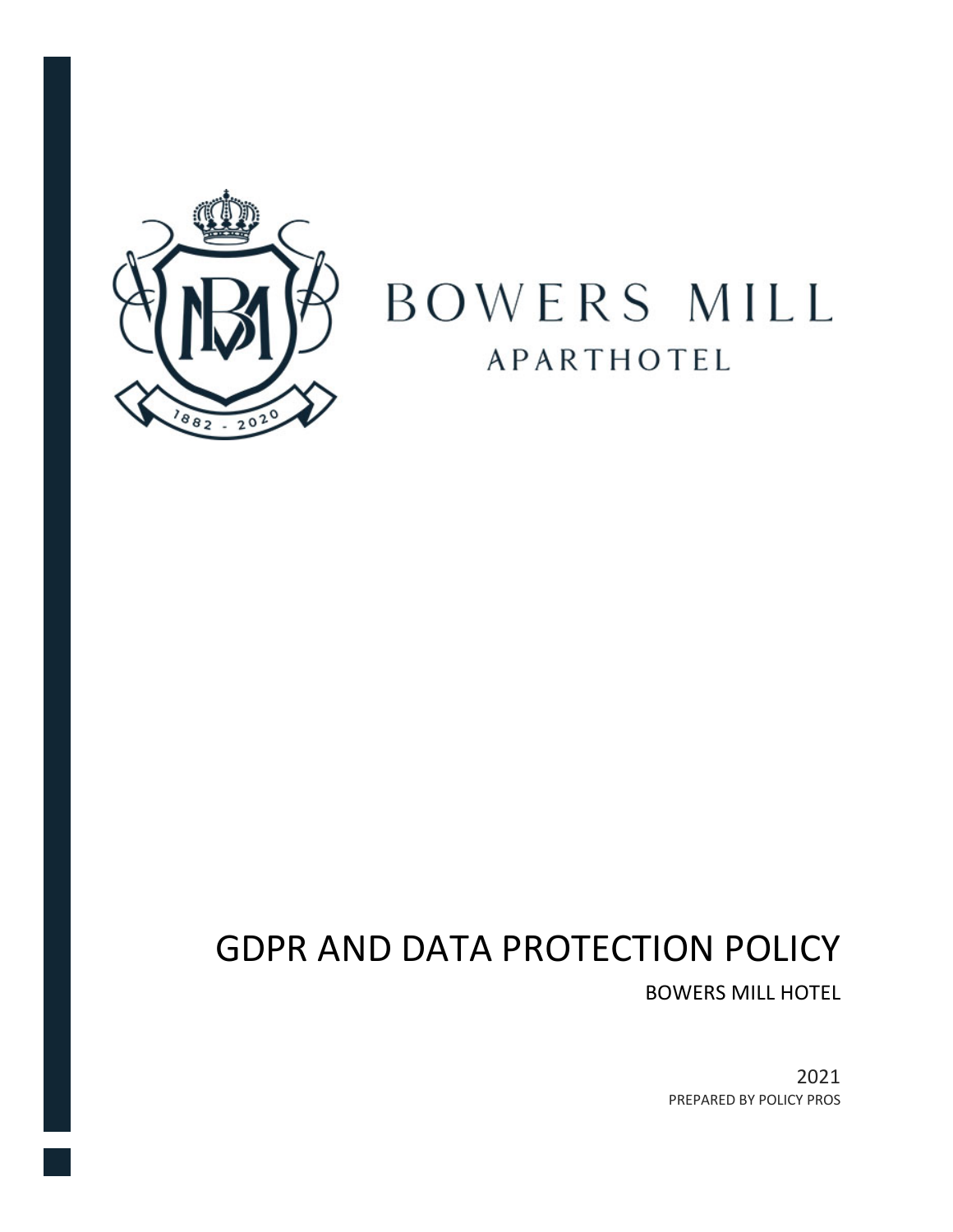## Contents

Page 1 | 28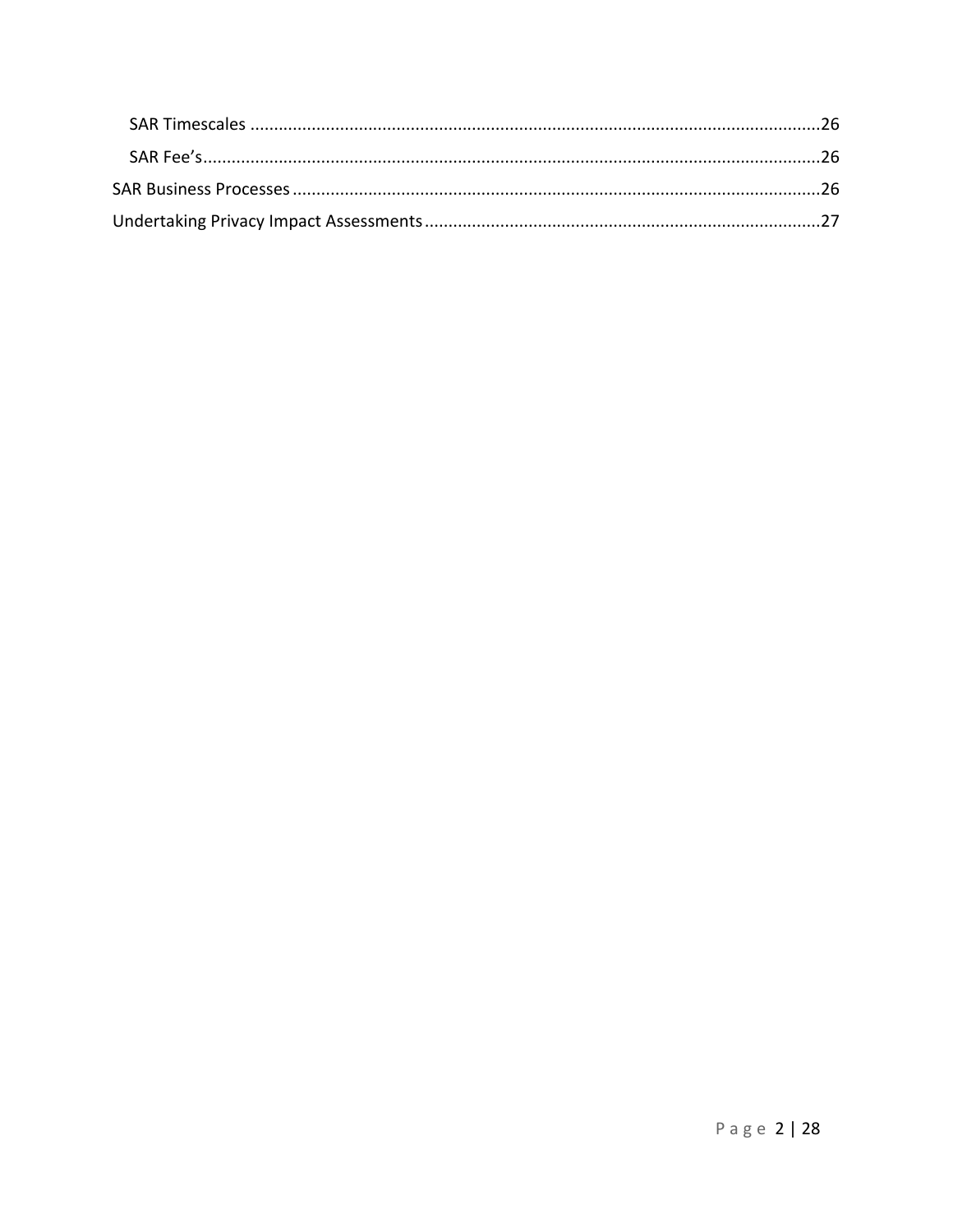## **Introduction**

Bowers Mill Hotel obtains, keeps, and uses personal information (also referred to as data) about clients, job applicants and about current and former employees, temporary and agency workers, contractors, interns, volunteers, and apprentices for a number of specific lawful purposes.

This policy sets out how we comply with our data protection obligations and seek to protect personal information relating to our workforce and clients. Its purpose is also to ensure that staff understand and comply with the rules governing the collection, use and deletion of personal information to which they may have access in the course of their work.

We are committed to complying with our data protection obligations, and to being concise, clear, and transparent about how we obtain and use personal information relating to our workforce and clients, and how (and when) we delete that information once it is no longer required. The CEO, Company Directors and Senior Managers are responsible for informing and advising Bowers Mill Hotel and its staff on its data protection obligations, and for monitoring compliance with those obligations and with Bowers Mill Hotel's policies.

If you have any questions or comments about the content of this policy or if you need further information, you should contact the data protection officer Katie Duce:

- By Email: katie.duce@bowersmillhotel.com
- By Letter: Bowers Mill Hotel, Branch Road, Barkisland, Halifax, West Yorkshire, HX4 0AD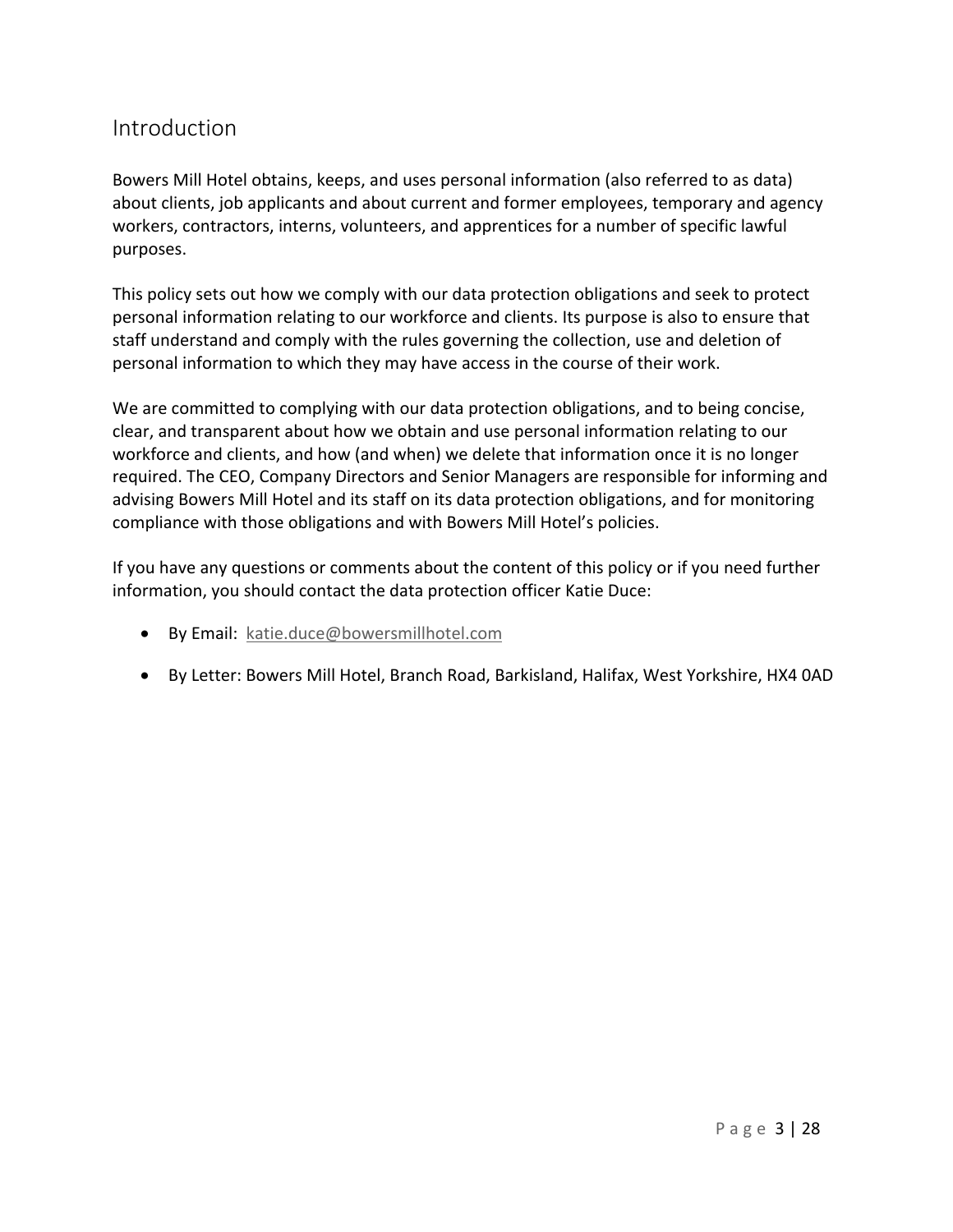### Scope

- This policy applies to the personal information of Clients, staff, former staff, temporary and agency workers, interns, volunteers, and apprentices.
- Staff should refer to the Bowers Mill Hotel Policy and, where appropriate, to its other relevant policies including in relation to data retention which contain further information regarding the protection of personal information in those contexts.
- We will review and update this policy in accordance with our data protection obligations. It does not form part of any employee's contract of employment and we may amend, update, or supplement it from time to time. We will circulate any new or modified policy to staff and any other stakeholders when it is adopted.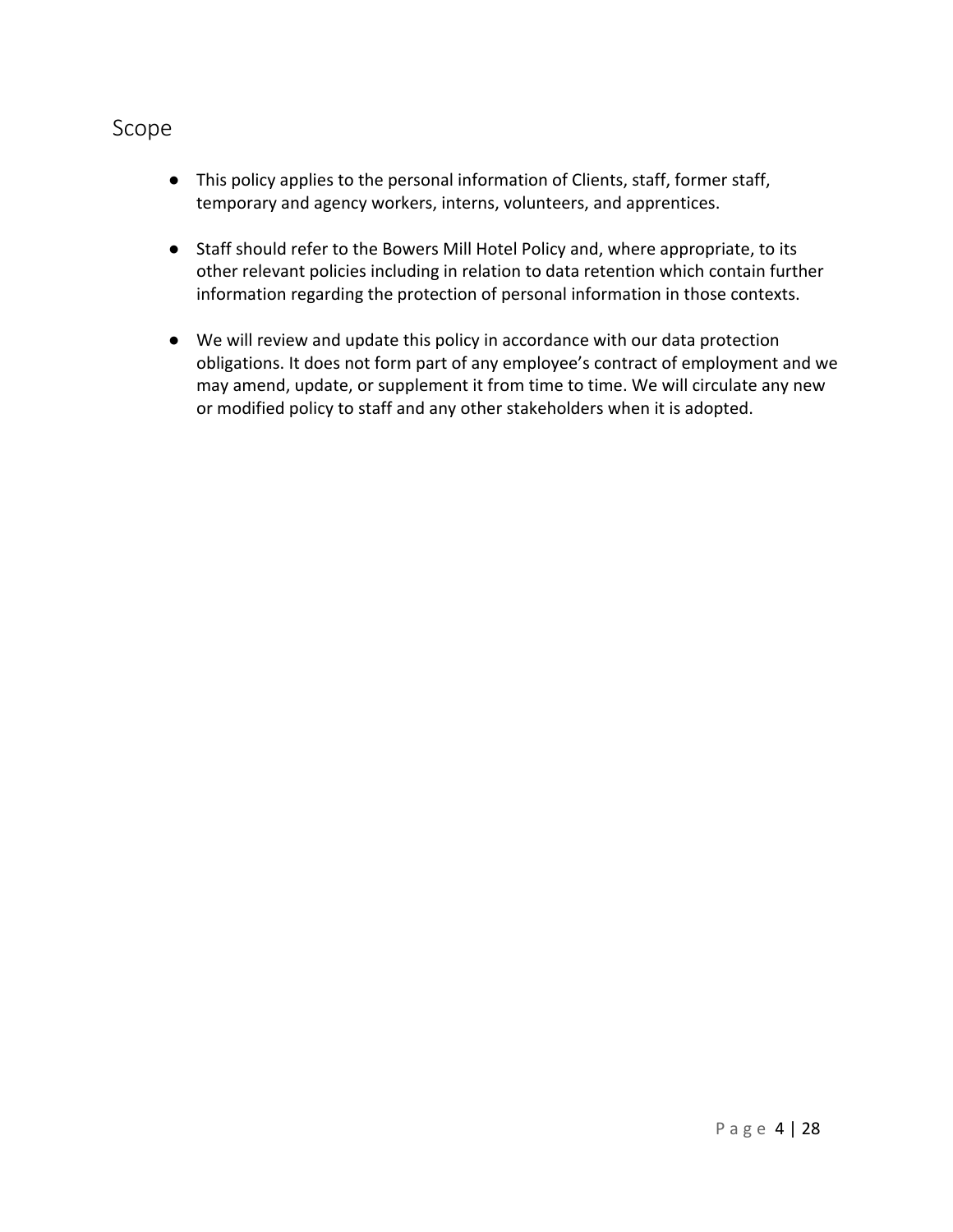## Definitions

| <b>Criminal Records Information</b> | Means personal information relating to criminal<br>convictions and offences, allegations, proceedings,<br>and related security measures;                                                                                                                                                                                                                           |
|-------------------------------------|--------------------------------------------------------------------------------------------------------------------------------------------------------------------------------------------------------------------------------------------------------------------------------------------------------------------------------------------------------------------|
| Data Breach                         | Means a breach of security leading to the accidental<br>or unlawful destruction, loss, alteration, unauthorised<br>disclosure of, or access to, personal information;                                                                                                                                                                                              |
| Data Subject                        | Means the individual to whom the personal<br>information relates;                                                                                                                                                                                                                                                                                                  |
| <b>Personal Information</b>         | (sometimes known as personal data) means<br>information relating to an individual who can be<br>identified (directly or indirectly) from that<br>information;                                                                                                                                                                                                      |
| <b>Processing Information</b>       | Means obtaining, recording, organising, storing,<br>amending, retrieving, disclosing and/or destroying<br>information, or using or doing anything with it;                                                                                                                                                                                                         |
| Pseudonymised                       | Means the process by which personal information is<br>processed in such a way that it cannot be used to<br>identify an individual without the use of additional<br>information, which is kept separately and subject to<br>technical and organisational measures to ensure that<br>the personal information cannot be attributed to an<br>identifiable individual; |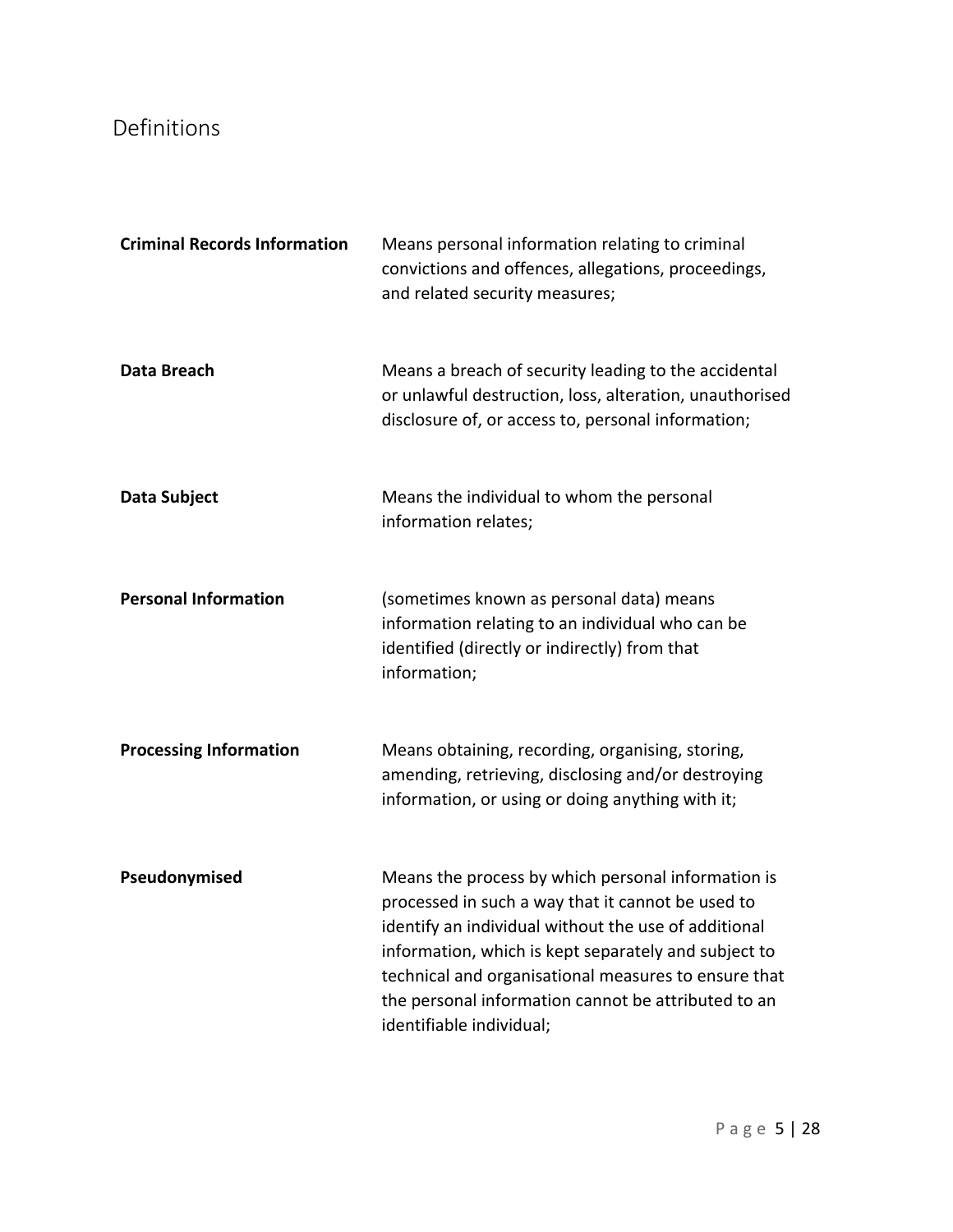**Sensitive Personal Information** Sometimes known as 'special categories of personal data' or 'sensitive personal data' means personal information about an individual's race, ethnic origin, political opinions, religious or philosophical beliefs, trade union membership (or non-membership), genetics information, biometric information (where used to identify an individual) and information concerning an individual's health, sex life or sexual orientation.

#### **Controller** Art.2(d) GDPR

"Controller" means the natural or legal person, public authority, agency or any other body which alone or jointly with others determines the purposes and means of the processing of personal data; where the purposes and means of processing are determined by EU or Member State laws, the controller may be designated by those laws.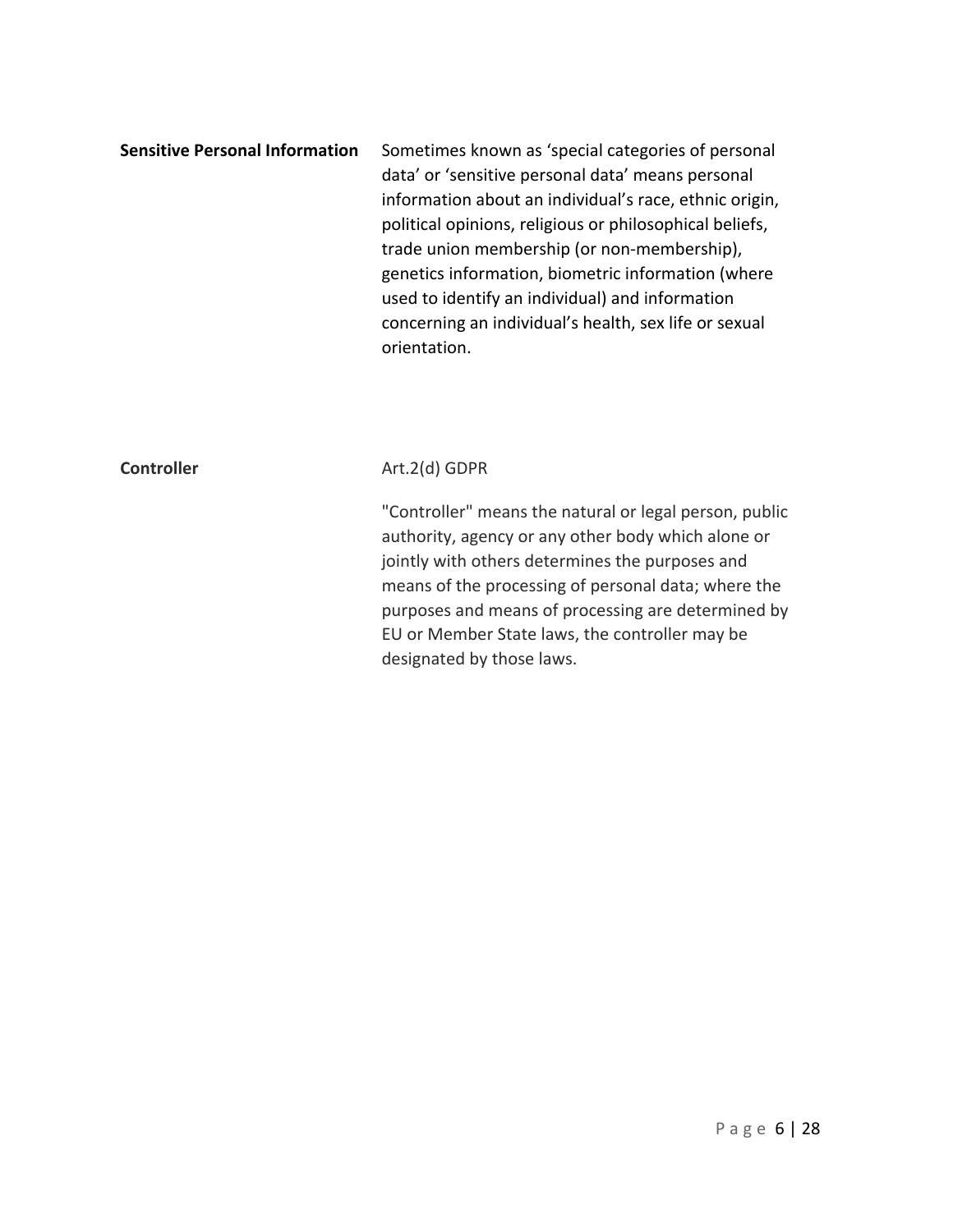## Data Protection Principles – Clients and Staff

Bowers Mill Hotel will comply with the following data protection principles when processing personal information:

- We will process personal information lawfully, fairly and in a transparent manner;
- We will collect personal information for specified, explicit and legitimate purposes only, and will not process it in a way that is incompatible with those legitimate purposes;
- We will only process the personal information that is adequate, relevant and necessary for the relevant purposes;
- We will keep accurate and up to date personal information, and take reasonable steps to ensure that inaccurate personal information is deleted or corrected without delay;
- We will keep personal information for no longer than is necessary for the purposes for which the information is processed; and
- We will take appropriate technical and organisational measures to ensure that personal information is kept secure and protected against unauthorised or unlawful processing, and against accidental loss, destruction, or damage.

Basis for Processing Personal Information – Clients and Staff

In relation to any processing activity, we will, before the processing starts for the first time, and then regularly while it continues

Review the purposes of the processing activity, and select the most appropriate lawful basis (or bases) for that processing, for example:

- That the data subject has consented to the processing;
- That the processing is necessary for the performance of a contract to which the data subject is party or in order to take steps at the request of the data subject prior to entering into a contract;
- That the processing is necessary for compliance with a legal obligation to which Bowers Mill Hotel is subject;
- That the processing is necessary for the protection of the vital interests of the data subject or another natural person; or
- That the processing is necessary for the performance of a task carried out in the public interest or exercise of official authority; or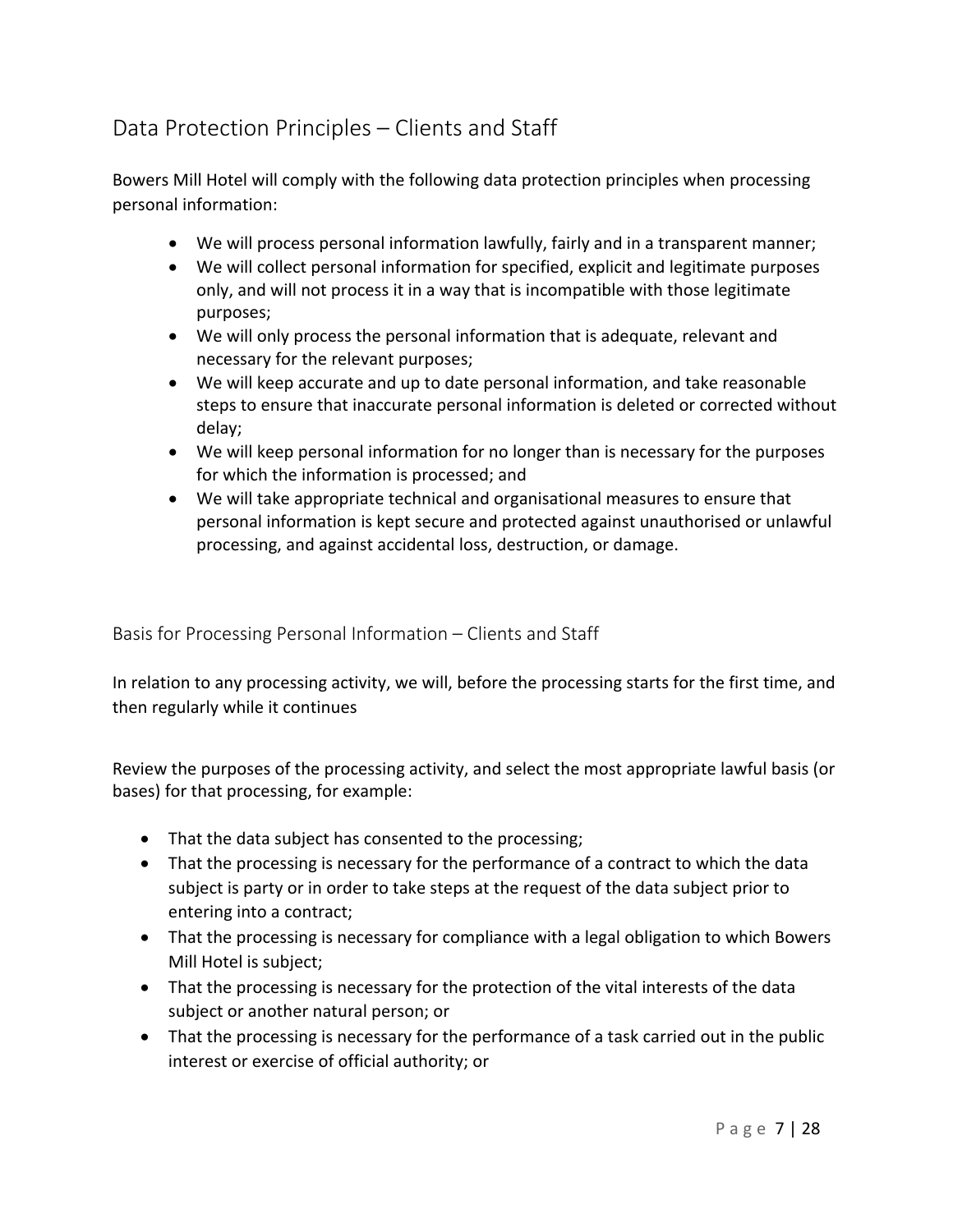- That the processing is necessary for the purposes of legitimate interests of Bowers Mill Hotel or a third party, except where those interests are overridden by the interests of fundamental rights and freedoms of the data subject—see clause 5.2 below.
- Except where the processing is based on consent, satisfy ourselves that the processing is necessary for the purpose of the relevant lawful basis (for example, that there is no other reasonable way to achieve that purpose);
- Document our decision as to which lawful basis applies, to help demonstrate our compliance with the data protection principles;
- Include information about both the purposes of the processing and the lawful basis for it in our relevant privacy notice(s);
- Where sensitive personal information is processed, also identify a lawful special condition for processing that information, and document it; and
- Where criminal offence information is processed, also identify a lawful condition for processing that information, and document it.

When determining whether Bowers Mill Hotel's legitimate interests are the most appropriate basis for lawful processing, we will:

- Conduct a legitimate interest's assessment (LIA) and keep a record of it, to ensure that we can justify our decision;
- If the LIA identifies a significant privacy impact, consider whether we also need to conduct a data protection impact assessment (DPIA);
- Keep the LIA under review, and repeat it if circumstances change; and
- Include information about our legitimate interests in our relevant privacy notice(s).

Sensitive Personal Information – Clients and Staff

Sensitive personal information is sometimes referred to as 'special categories of personal data' or 'sensitive personal data'.

Bowers Mill Hotel may from time to time need to process sensitive personal information. We will only process sensitive personal information if:

● We have a lawful basis for doing so as set out above, for example, it is necessary for the performance of the employment contract, to comply with Bowers Mill Hotel's legal obligations or for the purposes of Bowers Mill Hotel's legitimate interests; and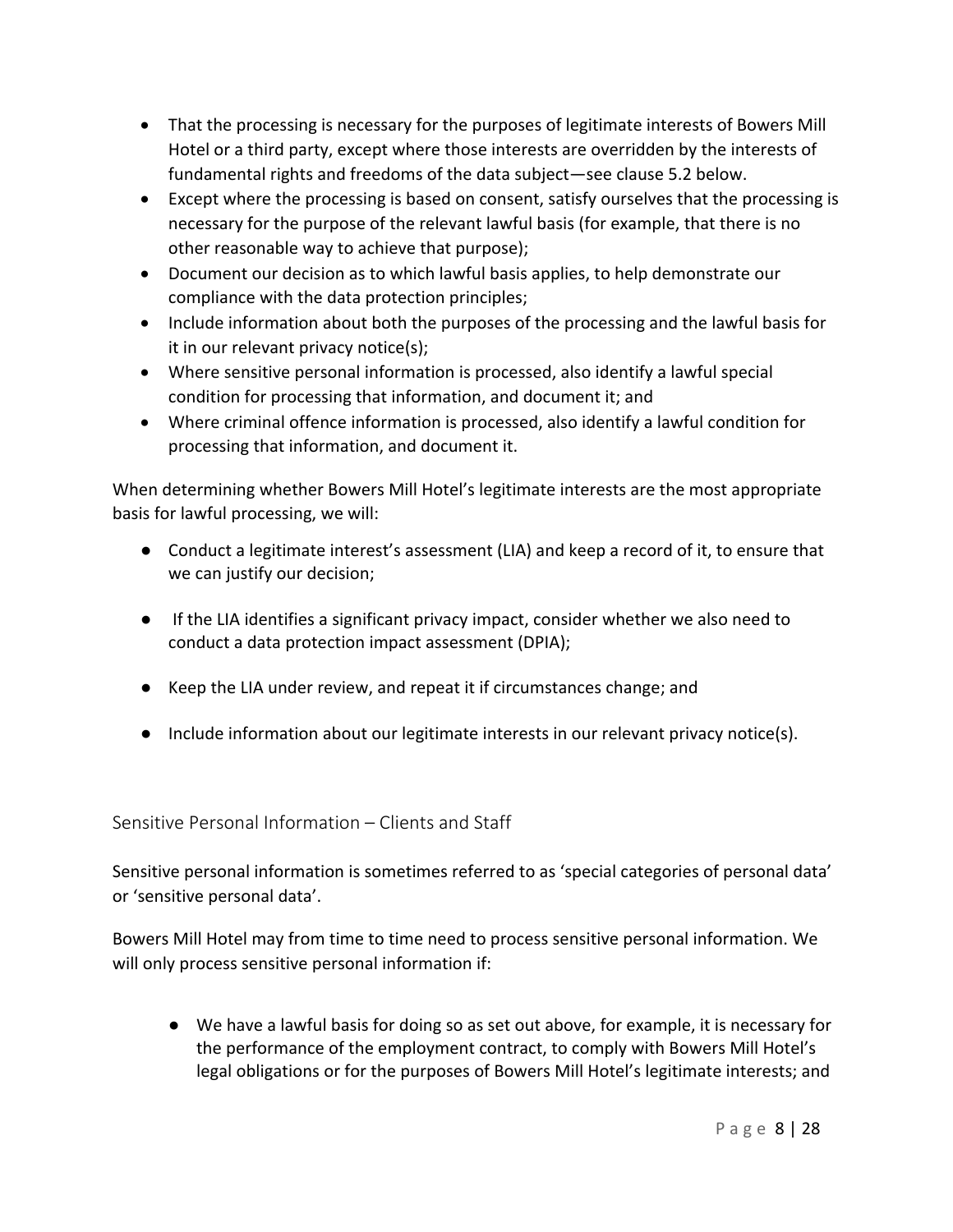- One of the special conditions for processing sensitive personal information applies, for example:
	- The data subject has given explicit consent;
	- The processing is necessary for the purposes of exercising the employment law rights or obligations of Bowers Mill Hotel or the data subject;
	- The processing is necessary to protect the data subject's vital interests, and the data subject is physically incapable of giving consent;
	- Processing relates to personal data which are manifestly made public by the data subject;
	- The processing is necessary for the establishment, exercise or defence of legal claims; or
	- The processing is necessary for reasons of substantial public interest.
- Before processing any sensitive personal information, staff must inform a Bowers Mill Hotel Director of the proposed processing, in order that the data protection officer may assess whether the processing complies with the criteria noted above.
- Sensitive personal information will not be processed until:
	- The assessment/training has been agreed to; and
	- The individual has been properly informed (by way of a privacy notice or otherwise) of the nature of the processing, the purposes for which it is being carried out and the legal basis for it.
- Bowers Mill Hotel will not carry out automated decision-making (including profiling) based on any individual's sensitive personal information.
- Bowers Mill Hotel's Privacy Notice sets out the types of sensitive personal information that Bowers Mill Hotel processes, what it is used for and the lawful basis for the processing.
- In relation to sensitive personal information, Bowers Mill Hotel will comply with the procedures set out to make sure that it complies with the data protection principles set out above.
- During the recruitment process: the company will ensure that (except where the law permits otherwise):
	- During the short-listing, interview and decision-making stages, no questions are asked relating to sensitive personal information, for example: race or ethnic origin, trade union membership or health;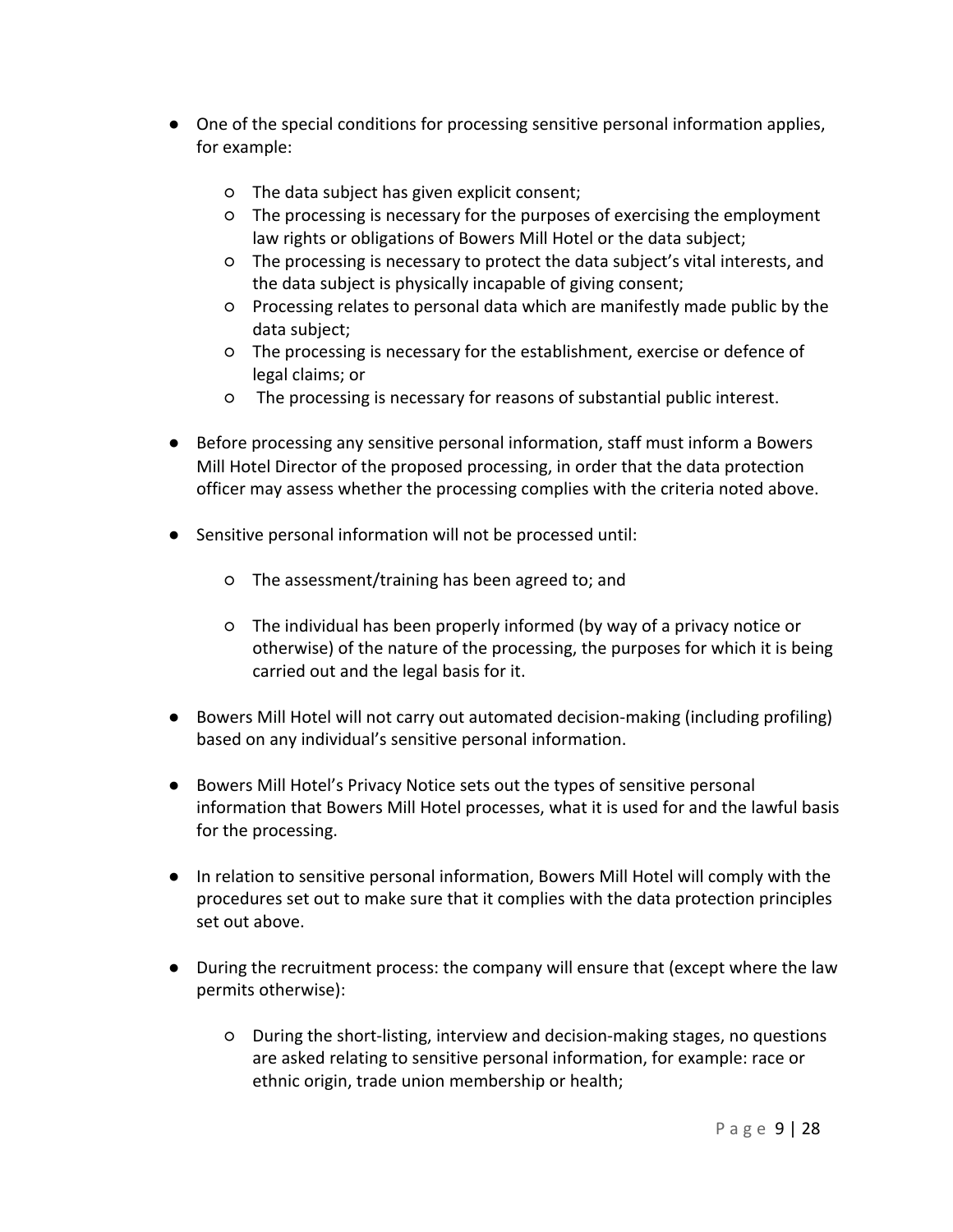- If sensitive personal information is received, for example, the applicant provides it without being asked for it within his or her CV or during the interview, no record is kept of it and any reference to it is immediately deleted or redacted;
- Any completed equal opportunities monitoring form is kept separate from the individual's application form, and not be seen by the person shortlisting, interviewing or making the recruitment decision;
- 'Right to work' checks are carried out before an offer of employment is made unconditional, and not during the earlier short-listing, interview or decisionmaking stages;
- We will not ask health questions in connection with recruitment.
- During employment: the company will process:
	- Health information for the purposes of administering sick pay, keeping sickness absence records, monitoring staff attendance, and facilitating employment-related health and sickness benefits;
	- Sensitive personal information for the purposes of equal opportunities monitoring and pay equality reporting. Where possible, this information will be anonymised; and
	- Trade union membership information for the purposes of staff administration and administering 'check off'.

Criminal Records Information – Staff

Bowers Mill Hotel are justified in obtaining criminal records information for a post if it is necessary:

- For the performance of the employment contract for that post.
- For the employer to comply with a legal obligation to which it is subject.
- To protect the vital interests of vulnerable service users; and
- For the purposes of the employer's legitimate interests.

Where a DBS check is identified as necessary, all application forms, job adverts, and recruitment briefs will contain a statement that an application for a DBS certificate will be submitted in the event of the individual being offered the position.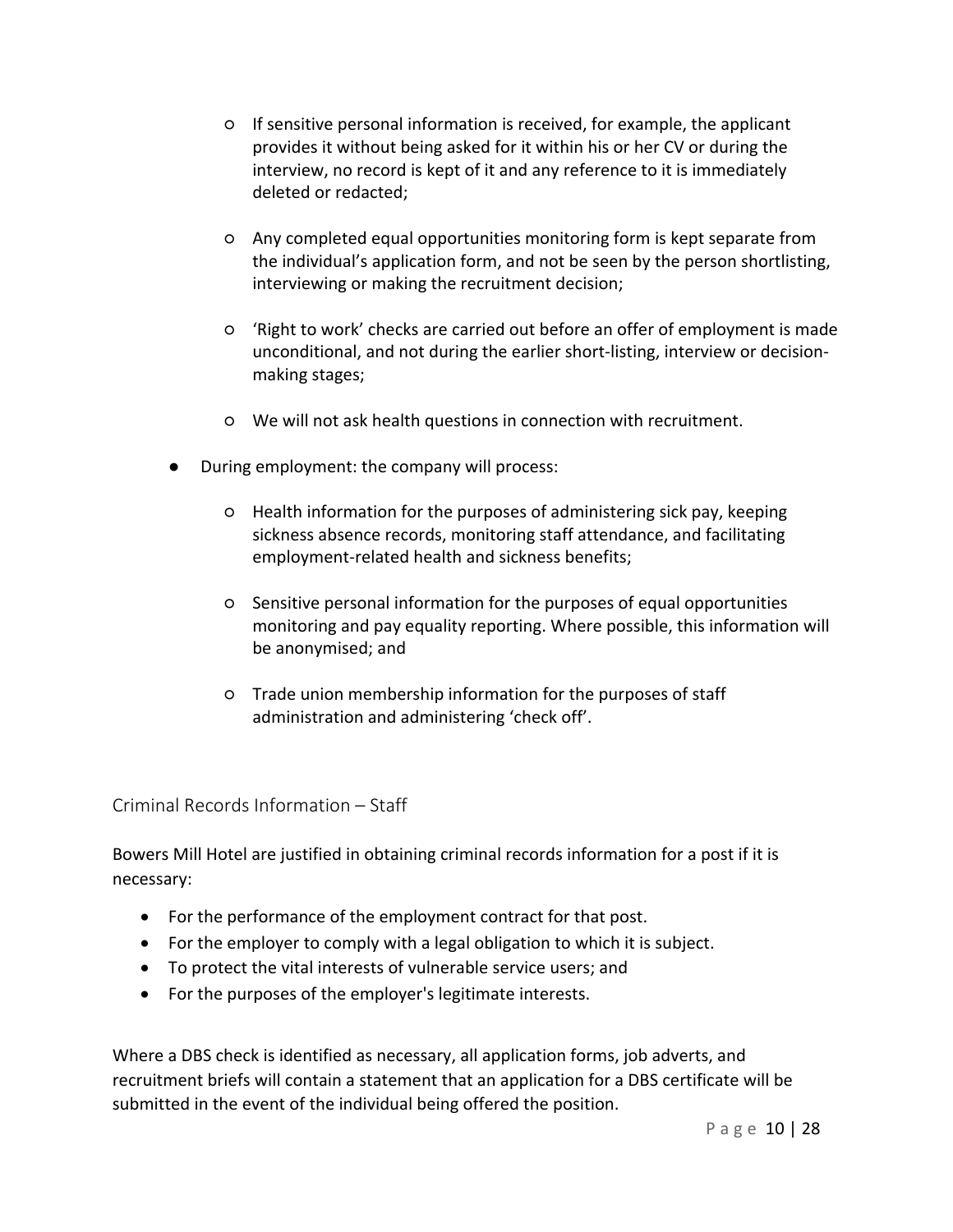Applicants will only be asked to complete a criminal records information form before an offer of employment is made unconditional; they will not be asked to do so during the earlier shortlisting, interview, or decision-making stages.

Criminal records information will be processed in accordance with the Bowers Mill Hotel DBS Policy.

Data Protection Impact Assessments (DPIAs) – Clients and Staff

Where processing is likely to result in a high risk to an individual's data protection rights we will, before commencing the processing, carry out a DPIA to assess:

- Whether the processing is necessary and proportionate in relation to its purpose;
- The risks to individuals; and
- What measures can be put in place to address those risks and protect personal information.
- Before any new form of technology is introduced, the manager responsible should therefore contact the data protection officer in order that a DPIA can be carried out.
- During the course of any DPIA, the employer will seek the advice of the data protection officer and any other relevant stakeholders.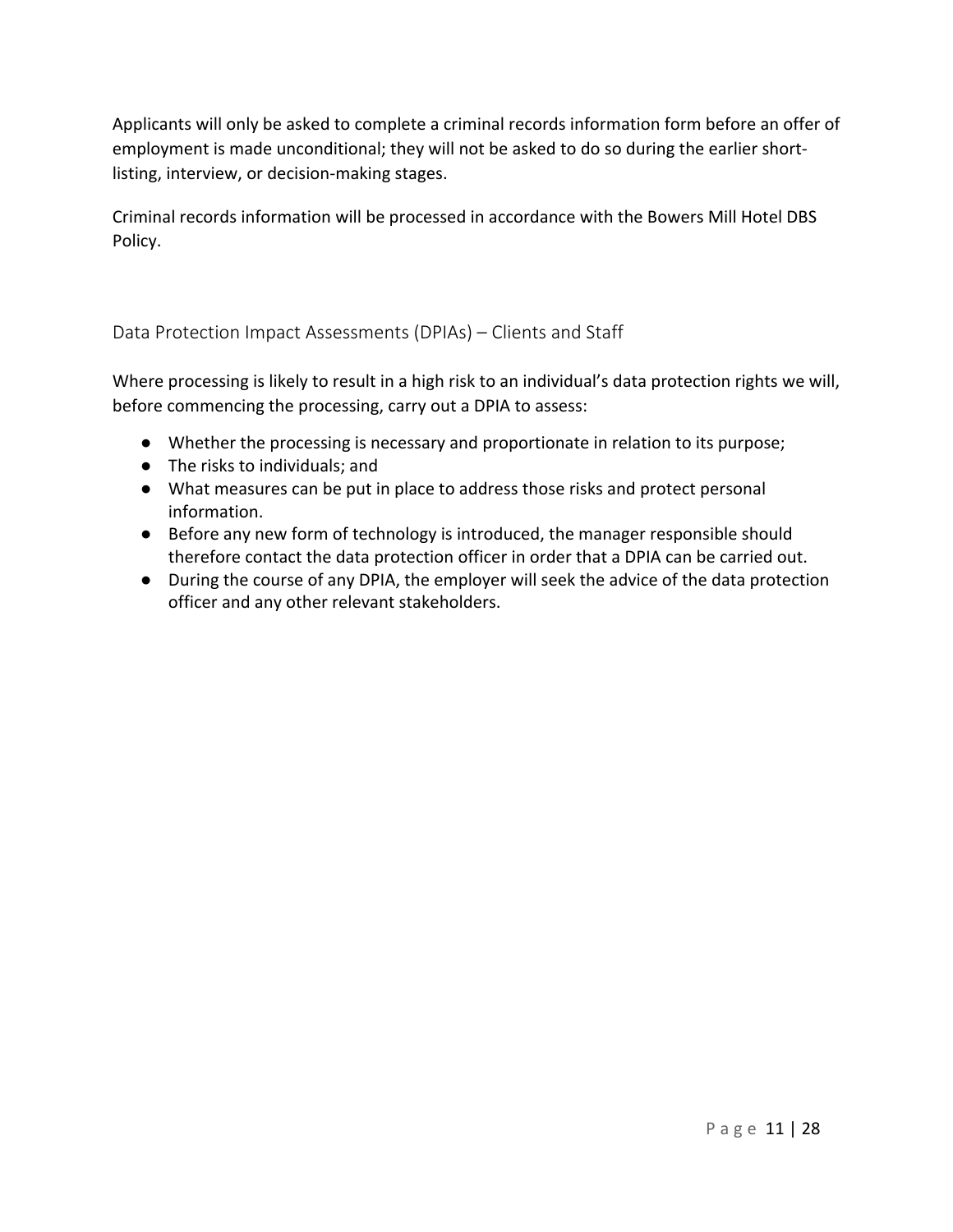Documentation and Records - Staff

We will keep records of processing activities, including:

- The name and details of the employer's organisation (and where applicable, of other controllers, the employer's representative and DPO);
- The purposes of the processing;
- A description of the categories of individuals and categories of personal data;
- Categories of recipients of personal data;
- Where relevant, details of transfers to third countries, including documentation of the transfer mechanism safeguards in place;
- Where possible, retention schedules; and
- Where possible, a description of technical and organisational security measures.

As part of our record of processing activities we document, or link to documentation, on:

- Information required for privacy notices;
- Records of consent;
- Controller-processor contracts;
- The location of personal information;
- DPIAs; and
- Records of data breaches.

If we process sensitive personal information or criminal records information, we will keep written records of:

- The relevant purpose(s) for which the processing takes place, including (where required) why it is necessary for that purpose;
- The lawful basis for our processing; and
- Whether we retain and erase the personal information in accordance with our policy document and, if not, the reasons for not following our policy.

We will conduct regular reviews of the personal information we process and update our documentation accordingly. This may include:

- Carrying out information audits to find out what personal information Bowers Mill Hotel holds;
- Distributing questionnaires and talking to staff across Bowers Mill Hotel to get a more complete picture of our processing activities; and
- Reviewing our policies, procedures, contracts and agreements to address areas such as retention, security and data sharing.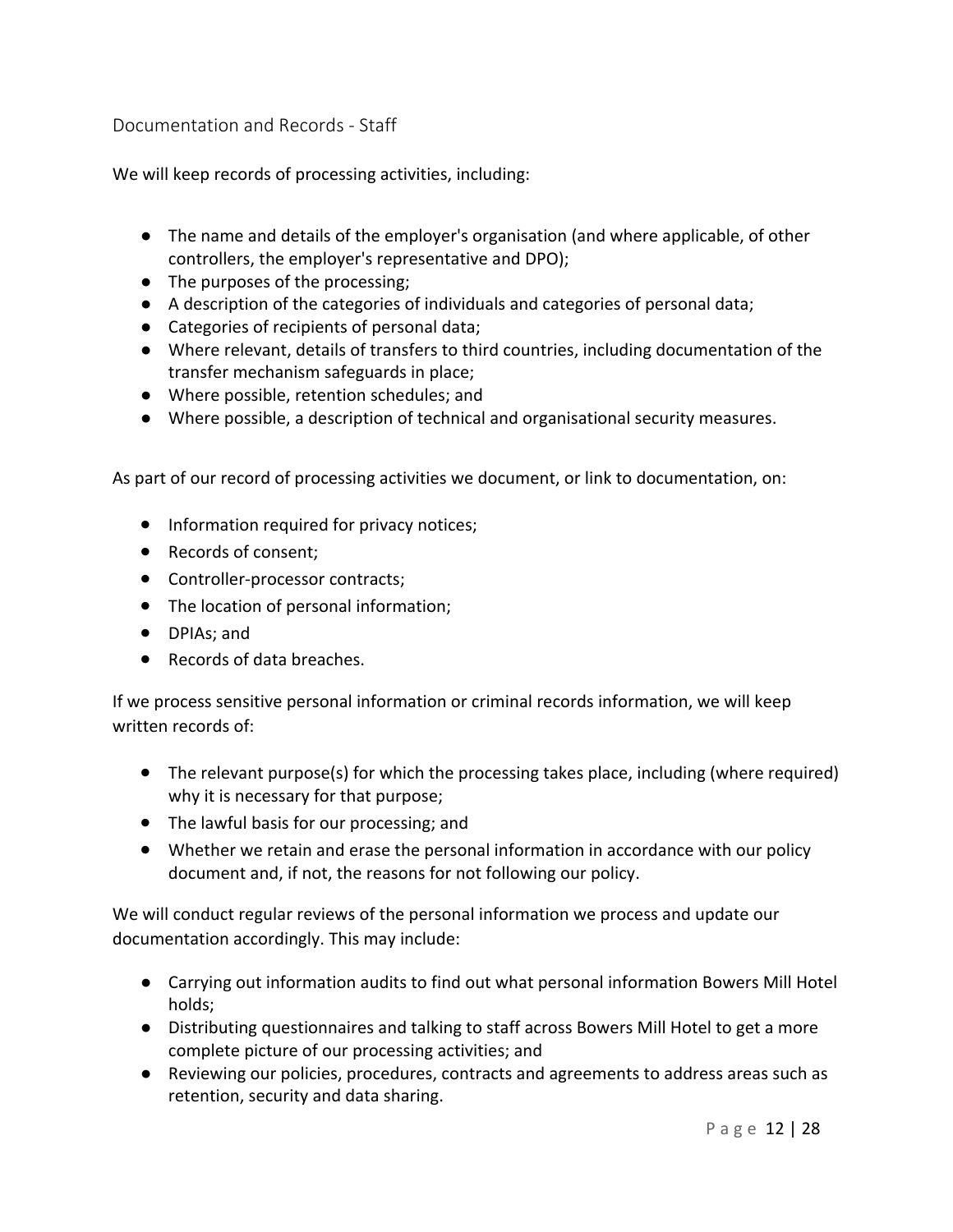● We document our processing activities in electronic form so we can add, remove and amend information easily.

Privacy Notice – Staff

- Bowers Mill Hotel will issue privacy notices from time to time, informing staff about the personal information that we collect and hold relating to them, how they can expect their personal information to be used and for what purposes.
- We will take appropriate measures to provide information in privacy notices in a concise, transparent, intelligible and easily accessible form, using clear and plain language.

Individual Rights – Clients and Staff

Individuals have the following rights in relation to their personal information:

- To be informed about how, why and on what basis that information is processed.
- To obtain confirmation that your information is being processed and to obtain access to it and certain other information, by making a subject access request—see the SAR Policy information.
- To have data corrected if it is inaccurate or incomplete;
- To have data erased if it is no longer necessary for the purpose for which it was originally collected/processed, or if there are no overriding legitimate grounds for the processing (this is sometimes known as 'the right to be forgotten');
- To restrict the processing of personal information where the accuracy of the information is contested, or the processing is unlawful (but you do not want the data to be erased), or where the employer no longer needs the personal information, but you require the data to establish, exercise or defend a legal claim; and
- To restrict the processing of personal information temporarily where you do not think it is accurate (and the employer is verifying whether it is accurate), or where you have objected to the processing (and the employer is considering whether the organisation's legitimate grounds override your interests).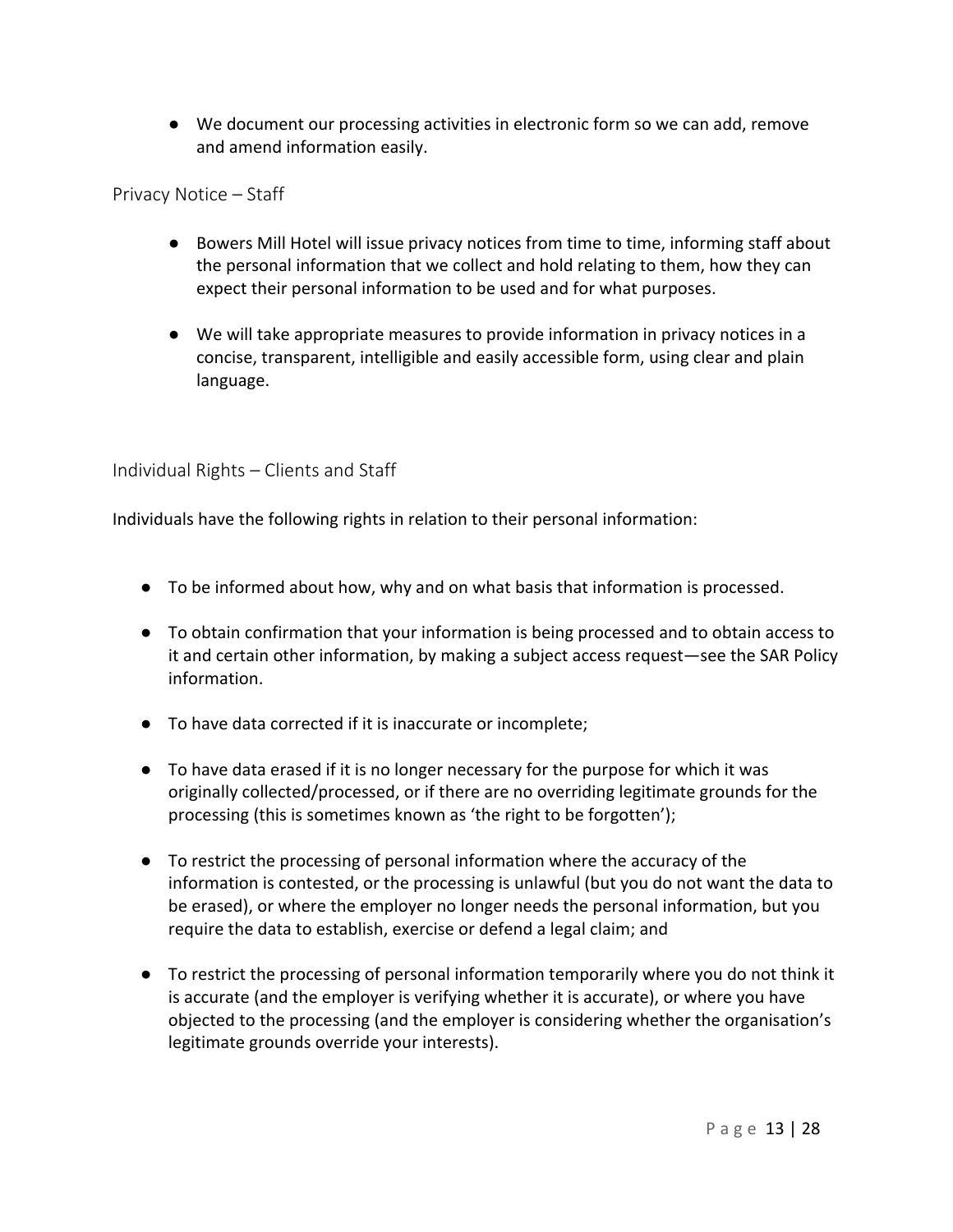● If you wish to exercise any of the rights in paragraphs above, please contact the data protection officer.

Individual Obligations - Staff

- Individuals are responsible for helping Bowers Mill Hotel keep their personal information up to date. You should let Bowers Mill Hotel know if the information you have provided to Bowers Mill Hotel changes, for example if you move to a new house or change details of the bank or building society account to which you are paid.
- You may have access to the personal information of other members of staff, suppliers and clients of Bowers Mill Hotel in the course of your employment or engagement. If so, Bowers Mill Hotel expects you to help meet its data protection obligations to those individuals. For example, you should be aware that they may also enjoy the rights set out above.
- If you have access to personal information, you must:
	- Only access the personal information that you have authority to access, and only for authorised purposes;
	- Only allow other Company staff to access personal information if they have appropriate authorisation;
	- Only allow individuals who are not Company staff to access personal information if you have specific authority to do so from the data protection officer.
	- Keep personal information secure (for example. by complying with rules on access to premises, computer access, password protection and secure file storage and destruction and other precautions set out in Bowers Mill Hotel's Privacy Policy.
	- Not remove personal information, or devices containing personal information (or which can be used to access it), from Bowers Mill Hotel's premises unless appropriate security measures are in place (such as pseudonymisation, encryption or password protection) to secure the information and the device; and
	- Not store personal information on local drives or on personal devices that are used for work purposes.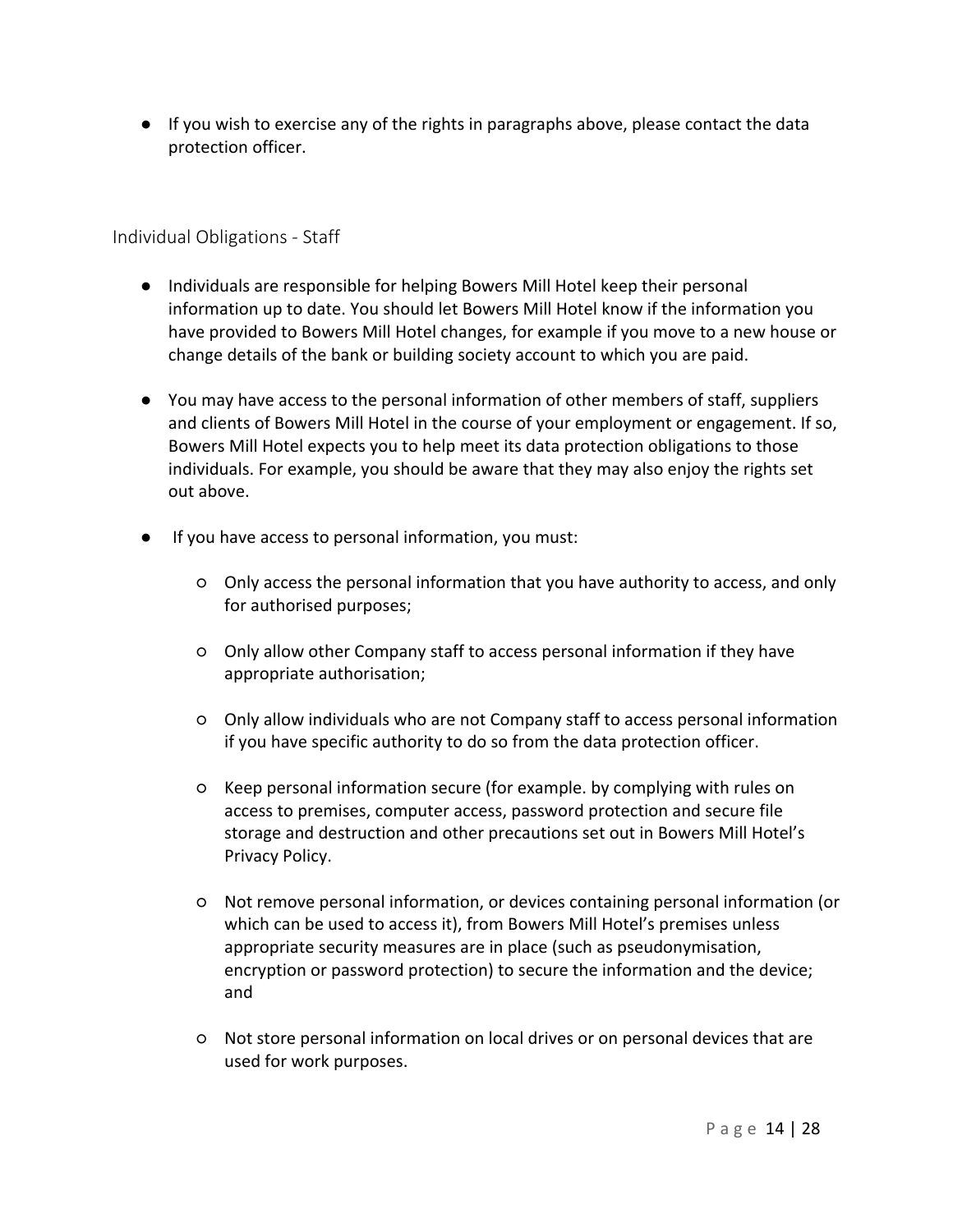- You should contact the data protection officer if you are concerned or suspect that one of the following has taken place (or is taking place or likely to take place):
	- Processing of personal data without a lawful basis for its processing or, in the case of sensitive personal information, without one of the conditions being met;
	- Any data breach as set out below;
	- Access to personal information without the proper authorisation;
	- Personal information not kept or deleted securely;
	- Removal of personal information, or devices containing personal information (or which can be used to access it), from Bowers Mill Hotel's premises without appropriate security measures being in place;
	- Any other breach of this Policy or of any of the data protection principles set out above.

#### Information Security

- Bowers Mill Hotel will use appropriate technical and organisational measures to keep personal information secure, and to protect against unauthorised or unlawful processing and against accidental loss, destruction, or damage. These may include:
	- Making sure that, where possible, personal information is pseudonymised or encrypted;
	- Ensuring the ongoing confidentiality, integrity, availability and resilience of processing systems and services;
	- Ensuring that, in the event of a physical or technical incident, availability and access to personal information can be restored in a timely manner; and
	- A process for regularly testing, assessing and evaluating the effectiveness of technical and organisational measures for ensuring the security of the processing.
- In rare cases where Bowers Mill Hotel uses external organisations to process personal information on its behalf, additional security arrangements need to be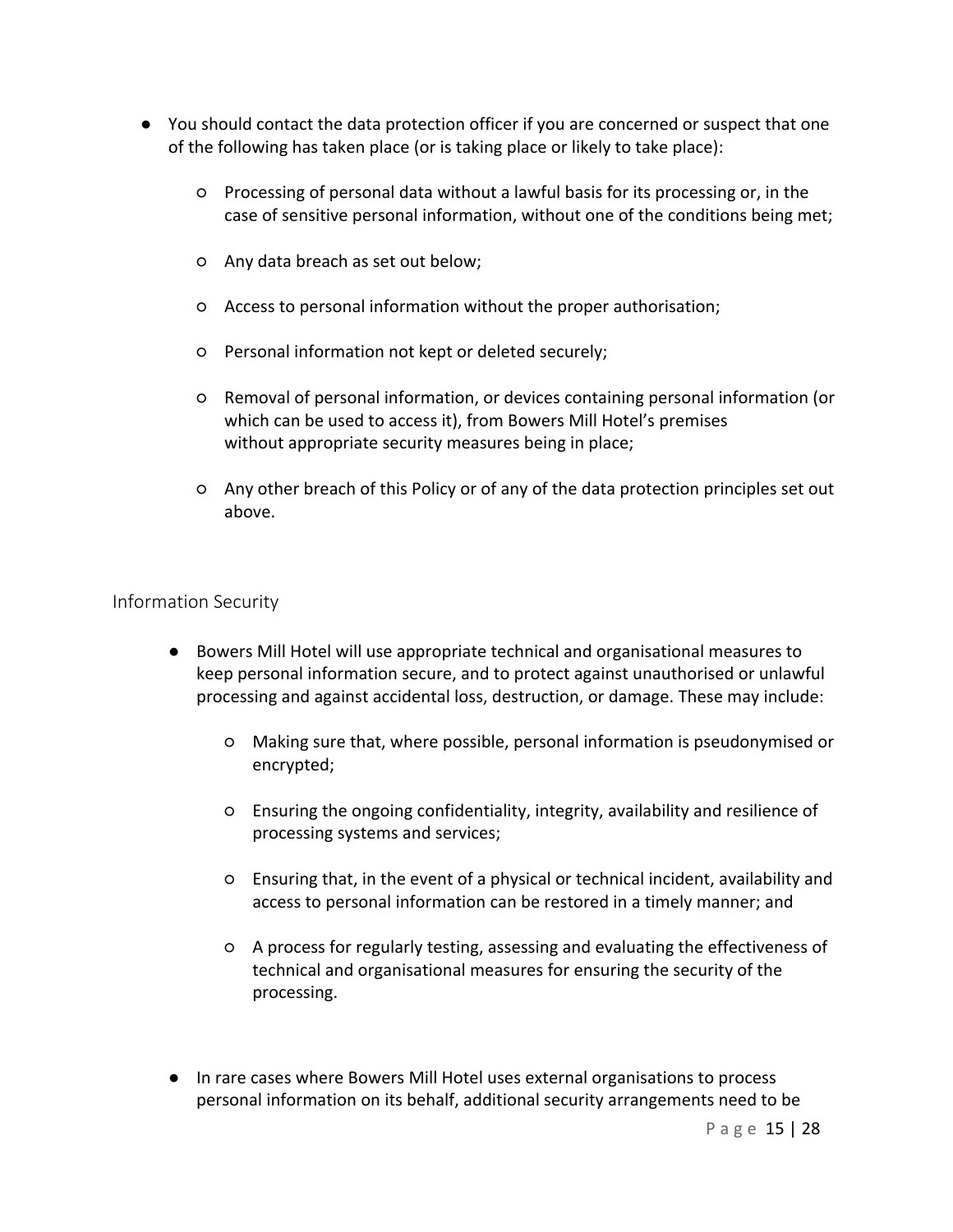implemented in contracts with those organisations to safeguard the security of personal information. In particular, contracts with external organisations must provide that:

- The organisation may act only on the written instructions of Bowers Mill Hotel;
- Those processing the data are subject to a duty of confidence;
- Appropriate measures are taken to ensure the security of processing;
- Sub-contractors are only engaged with the prior consent of Bowers Mill Hotel and under a written contract;
- The organisation will assist Bowers Mill Hotel in providing subject access and allowing individuals to exercise their rights under the GDPR;
- The organisation will assist Bowers Mill Hotel in meeting its GDPR obligations in relation to the security of processing, the notification of data breaches and data protection impact assessments;
- The organisation will delete or return all personal information to Bowers Mill Hotel as requested at the end of the contract; and
- The organisation will submit to audits and inspections, provide Bowers Mill Hotel with whatever information it needs to ensure that they are both meeting their data protection obligations, and tell Bowers Mill Hotel immediately if it is asked to do something infringing data protection law.
- Before any new agreement involving the processing of personal information by an external organisation is entered into, or an existing agreement is altered, the relevant staff must seek approval of its terms by the data protection officer.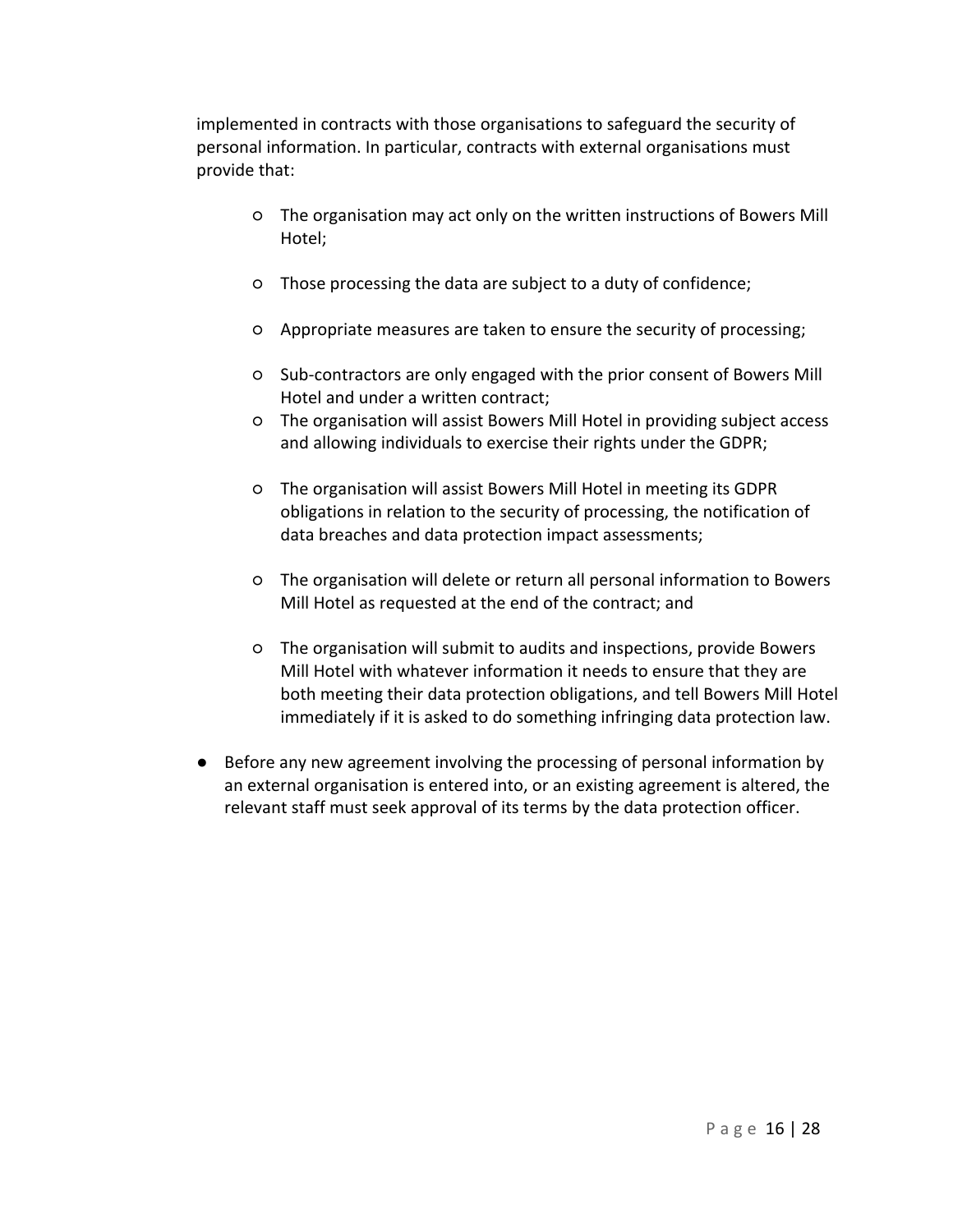Storage and Retention of Personal Information – Clients and Staff

- Personal information (and sensitive personal information) will be kept securely in accordance with Bowers Mill Hotel's Information Security Policy.
- Personal information (and sensitive personal information) should not be retained for any longer than necessary. The length of time over which data should be retained will depend upon the circumstances, including the reasons why the personal information was obtained. Staff should follow Bowers Mill Hotel's Retention Policy which set out the relevant retention period, or the criteria that should be used to determine the retention period. Where there is any uncertainty, staff should consult the data protection officer.
- Personal information (and sensitive personal information) that is no longer required will be deleted permanently from our information systems and any hard copies will be destroyed securely.

#### Data Breaches

A data breach may take many different forms, for example:

- Loss or theft of data or equipment on which personal information is stored;
- Unauthorised access to or use of personal information either by a member of staff or third party;
- Loss of data resulting from an equipment or systems (including hardware and software) failure;
- Human error, such as accidental deletion or alteration of data;
- Unforeseen circumstances, such as a fire or flood;
- Deliberate attacks on IT systems, such as hacking, viruses or phishing scams; and
- 'Blagging' offences, where information is obtained by deceiving the organisation which holds it.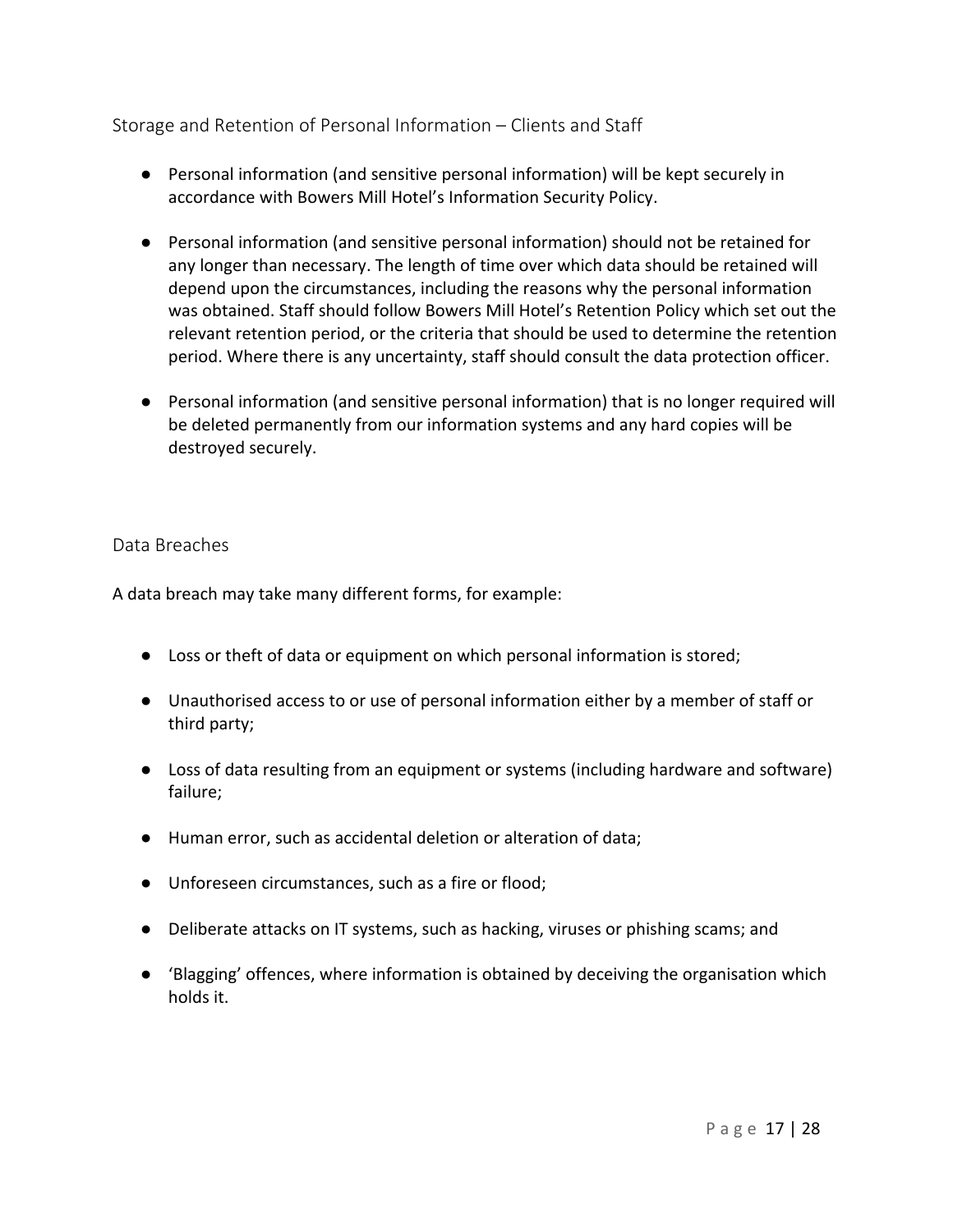Bowers Mill Hotel will:

- Make the required report of a data breach to the Information Commissioner's Office without undue delay and, where possible within 72 hours of becoming aware of it, if it is likely to result in a risk to the rights and freedoms of individuals; and
- Notify the affected individuals, if a data breach is likely to result in a high risk to their rights and freedoms and notification is required by law.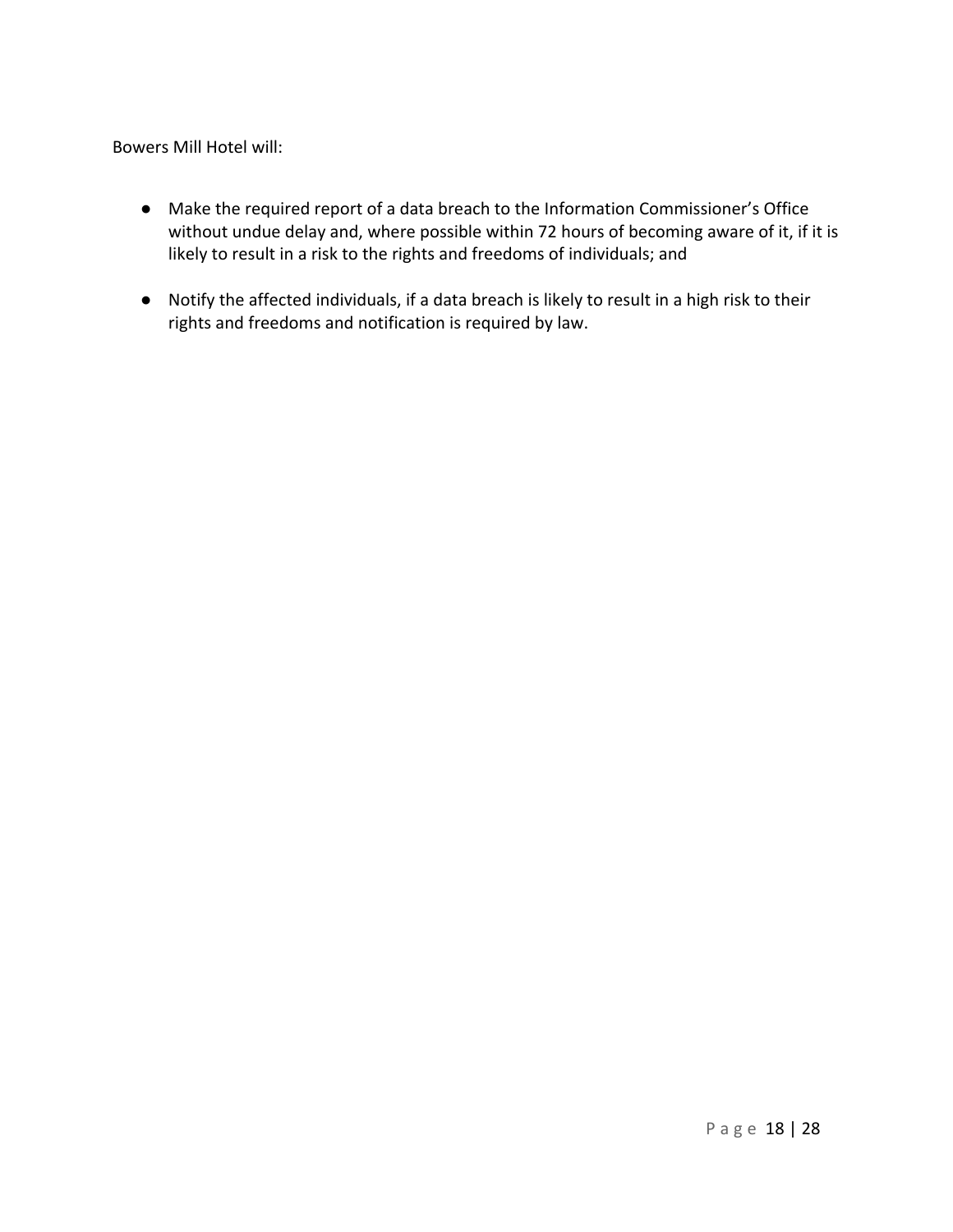#### International Transfer of Data

Bowers Mill Hotel does not intend to transfer personal information outside the European Economic Area (EEA) (which comprises the countries in the European Union and Iceland, Liechtenstein, and Norway) to other countries.

If this were to be required, it would be on the basis that that country, territory or organisation is designated as having an adequate level of protection OR that the organisation receiving the information has provided adequate safeguards by way of standard data protection clauses.

#### Staff Training

Bowers Mill Hotel will ensure that staff are adequately trained regarding their data protection responsibilities.

Individuals whose roles require regular access to personal information, or who are responsible for implementing this policy or responding to subject access requests under this policy, will receive additional training to help them understand their duties and how to comply with them.

#### Consequences of Failing to Comply

Bowers Mill Hotel takes compliance with this policy very seriously. Failure to comply with the policy:

- Puts at risk the individuals whose personal information is being processed; and
- Carries the risk of significant civil and criminal sanctions for the individual and Bowers Mill Hotel; and
- May, in some circumstances, amount to a criminal offence by the individual.

Because of the importance of this policy, an employee's failure to comply with any requirement of it may lead to disciplinary action under our procedures, and this action may result in dismissal for gross misconduct. If a non-employee breaches this policy, they may have their contract terminated with immediate effect.

If you have any questions or concerns about anything in this policy, do not hesitate to contact the data protection officer.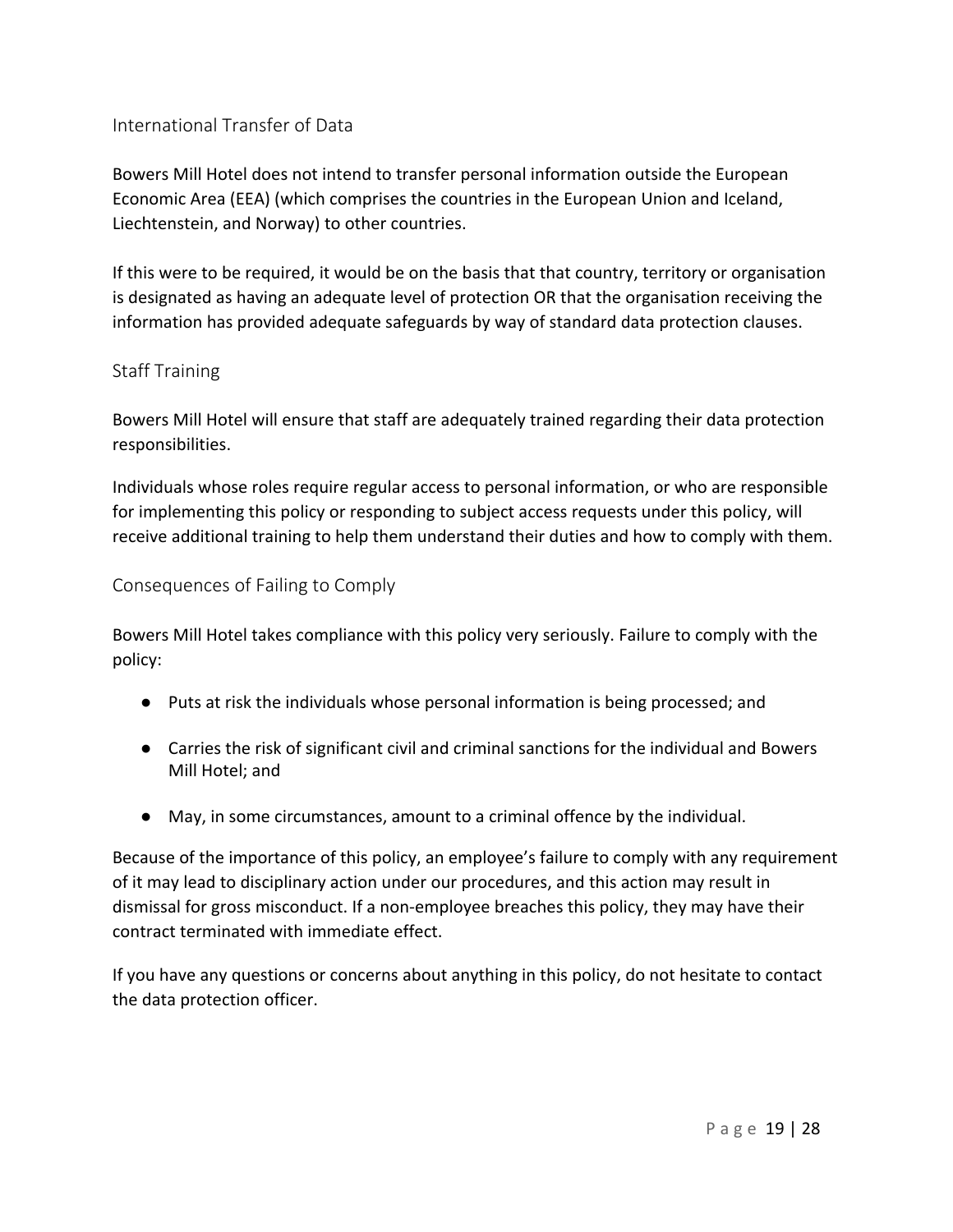## Data Storage and Retention

Bowers Mill Hotel stores personal information on staff and some non-sensitive personal and business information and information on clients to fulfil their contractual obligations for room and service bookings at the hotel.

Systems Used and Data Stored – Staff

- Paper documents on staff including applications, health checks and other personal information relevant to the employees' position are held securely in a locked file cabinet at the Hotel premises, with only authorised staff having access.
- Staff management data is held securely in cloud-based software Bright HR only accessible by supervisors for the purposes of scheduling and staff management including rotas and annual leave allocation.

#### Systems Used and Data Stored – Clients

- Client information relevant to proof of identity and payment data is stored in Little Hotelier – a cloud based, secure Front Desk management system. Little Hotelier complies with double authentication defined in the Payment Services Directive (PSD2) and all EU GDPR directives.
- A client registration card containing personal information including nationality and car registration is printed and stored securely in a locked filing cabinet and then archive room.
- Various documentation that is produced throughout the client stay at the hotel may contain reference to the individuals(s). These include receipts, arrival/departure lists, invoices and so forth. These are all stored in a secure file cabinet – please refer to the Client Data stored table for more information.

#### Other Data Retention

- CCTV is active at the premises, specifically in the public areas and is retained in an encrypted database with access only to authorised personnel.
- Google G Suite (also known as Google Workspace) is in use at the organisation and is used for document management and email for business related activities.

Access to all data is determined by the Hotel Manager and only staff with whose job remit requires it have access to personal or business sensitive information.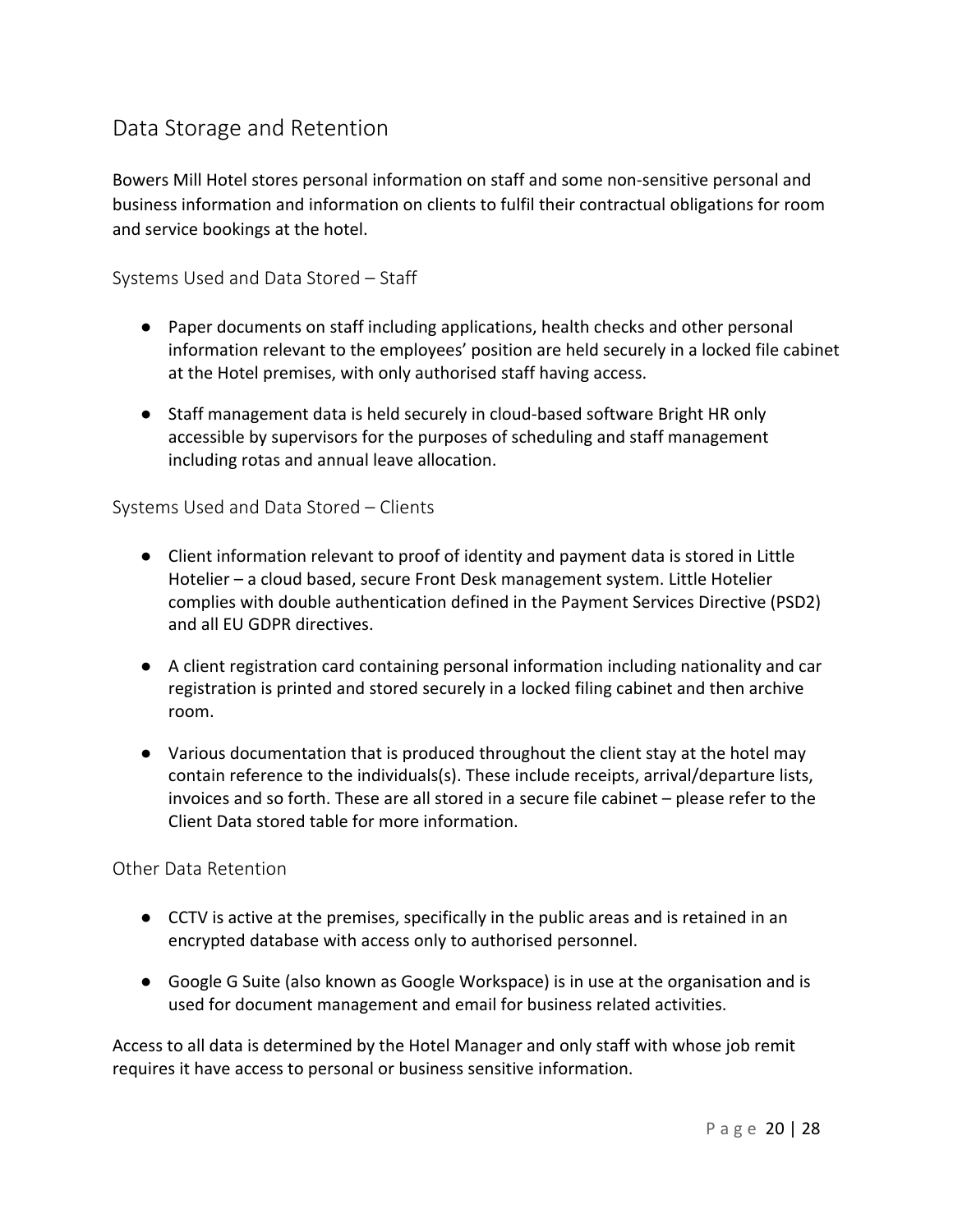#### Sharing of Data

Data is only shared when necessary with the following individuals and organisations:

- Payroll and Accounting services
- Local Authorities and Social Services (if required)
- Police and Government related organisations (if required)

Data Sharing Process Flow – Clients

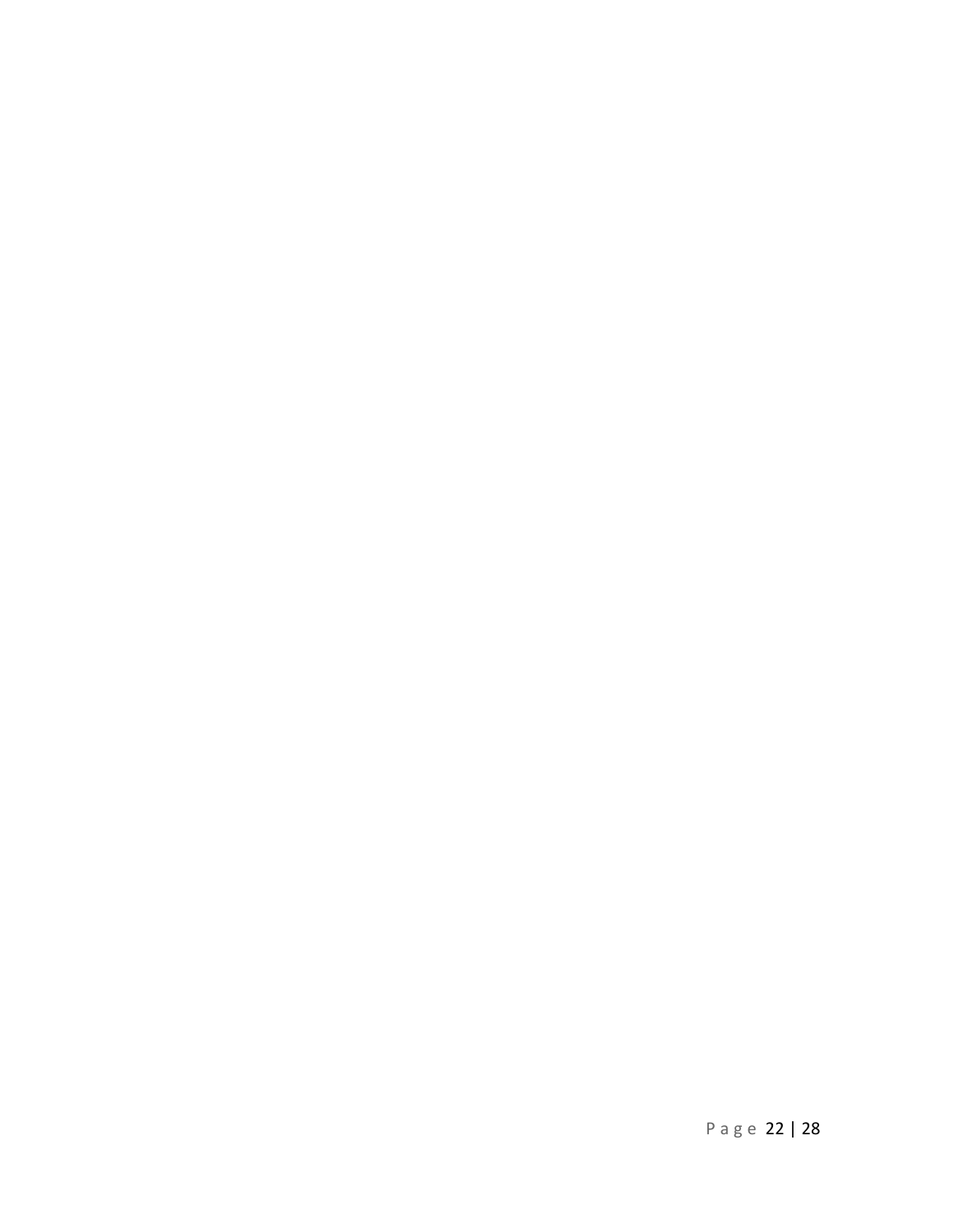Client Data Stored

| <b>Information Type</b>                                                                                                                                                                                                                                                                         |
|-------------------------------------------------------------------------------------------------------------------------------------------------------------------------------------------------------------------------------------------------------------------------------------------------|
| <b>Client Data</b>                                                                                                                                                                                                                                                                              |
| Data Stored                                                                                                                                                                                                                                                                                     |
| Name<br>Address<br>Nationality<br>$\bullet$<br>Passport Number (if required)<br>$\bullet$<br>Police Warrant Cards (if required)<br>$\bullet$<br>Payment Card Details (encrypted through 3rd part provider for validation)<br>$\bullet$<br>Car Registration<br>$\bullet$<br>Room(s) booking data |
| Items that may contain client data:<br><b>Deposit Reporting</b><br>Room cleaning list<br><b>Registration Card</b><br>$\bullet$<br><b>Accident Book Number</b><br>$\bullet$<br>Arrival/Departure lists<br>Receipts and Invoices                                                                  |
| <b>Processing Reason</b>                                                                                                                                                                                                                                                                        |
| Provision of Bowers Mill Hotel Services.                                                                                                                                                                                                                                                        |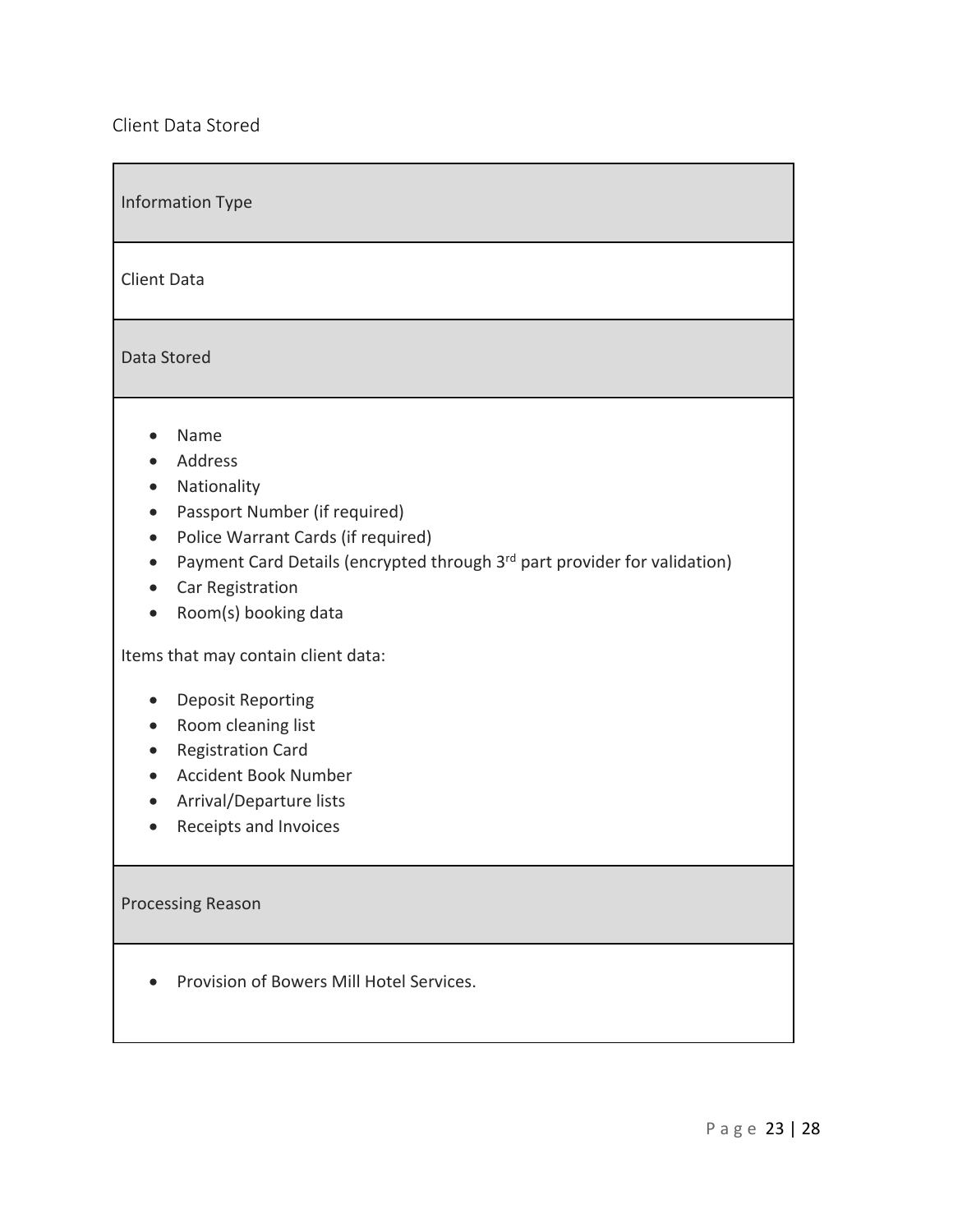Legal Interest/Legitimate Reason

• Legitimate reason for performing contract duties.

Retention Policy

3 years from booking.

#### Staff Data Stored

Information Type

Staff Data

Data Stored

The below bullet points show pieces of information that may be stored on staff members.

#### **Personal Information**

- Name, address, email, telephone number.
- Next of Kin.
- Application Form data/CV.
- Interview notes.

#### **Contract**

- Dated/signed.
- P60/P45.

#### **Photographic Evidence of Identity**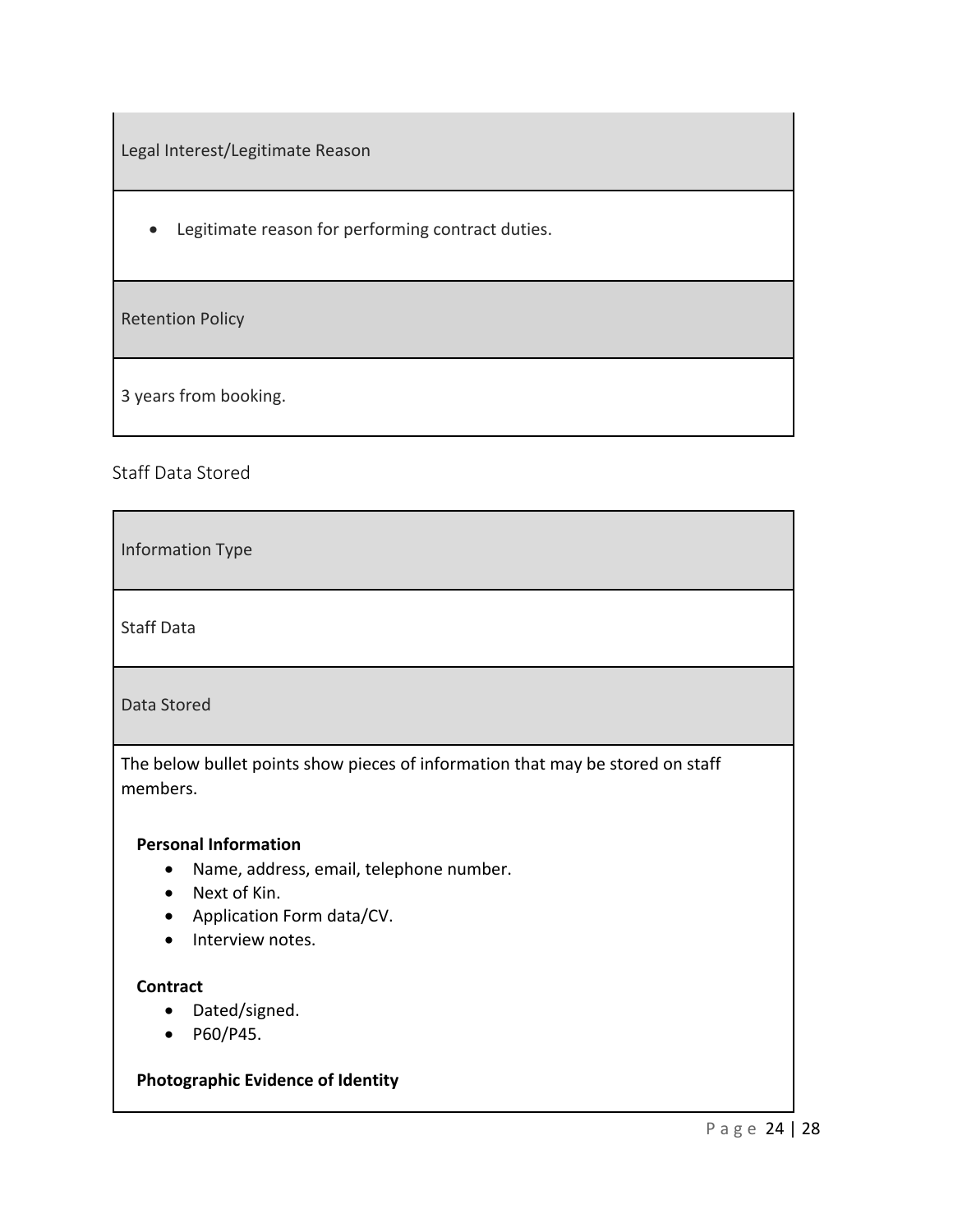• Valid Passport/Driving Licence copy.

#### **Various**

- National Insurance and Bank details.
- Copies of relevant qualifications.
- Right to Work in the UK
- Evidence of Current Address (evidence to be no more than 6 months old at time of recruitment).
- References.
- Training Record.
- Record of sickness, leave and disciplinaries.

Processing Reason

- Provision of employment obligations.
- Fulfilment of contract.

Legal Interest/Legitimate Reason

- Legitimate reason for performing contract duties.
- Consent given by an individual at initial stage (contract).

Retention Policy

5 years after leaving service.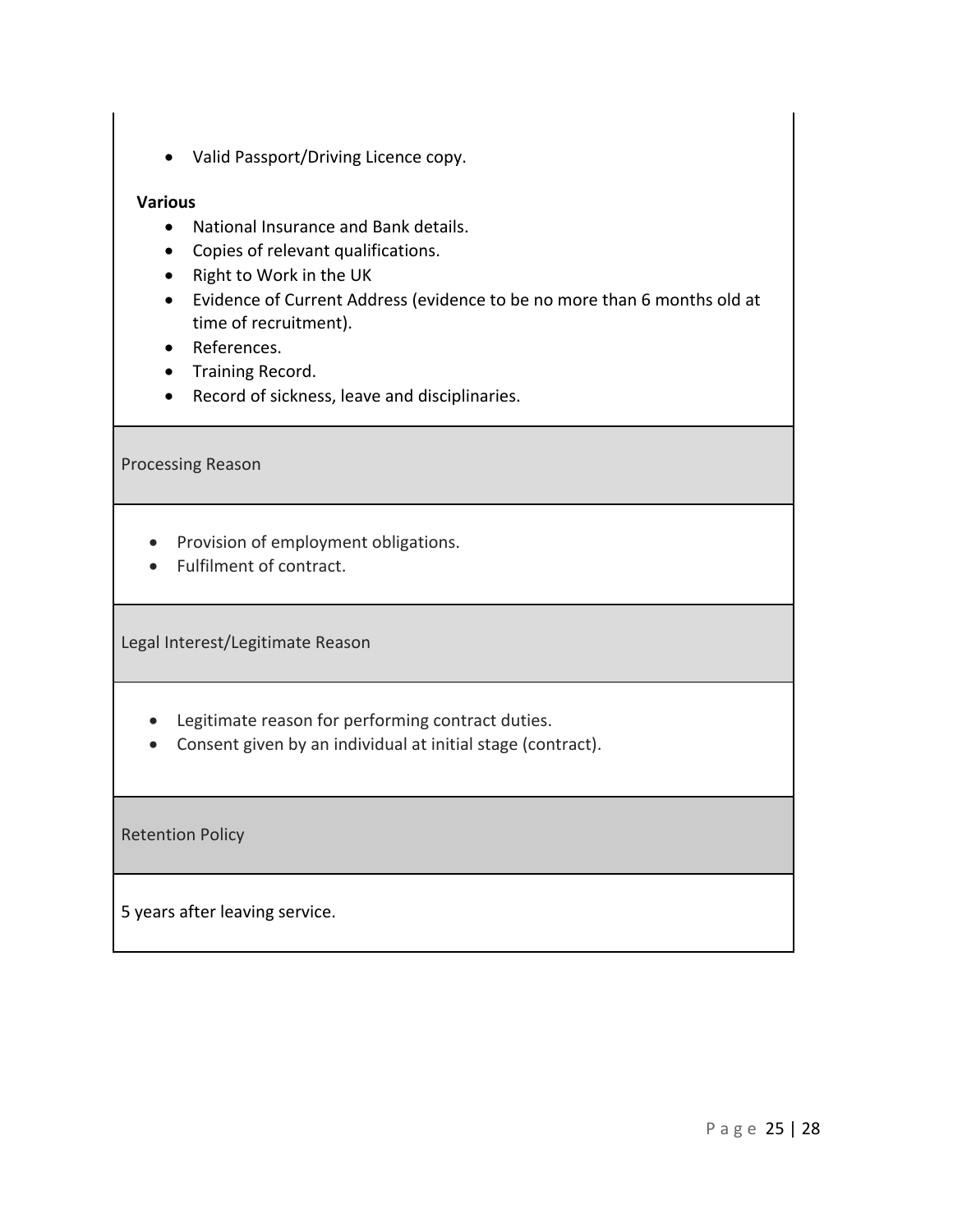## Subject Access Requests and Data Rights – Clients and Staff

#### Introduction

Under GDPR legislation, Data Controllers shall provide the information outlined in Articles 13 & 14 to Data Subjects and Data Subjects may access, correct, delete, restrict processing of, and transfer their personal data, as well as object to automated decision-making based on their personal data.

#### SAR and Data Rights Procedure

Subject Access Request should come to the email address katie.duce@bowersmillhotel.com in the first instance and be followed up with an acknowledgement letter/email.

All requests and their progress must be logged by the data protection officer in a secure place with no external access.

#### SAR Timescales

All Subject Access Requests will be completed within 30 days unless defined as complex – if the time will exceed 30 days, the requestor will be notified.

#### SAR Fee's

Subject Access Requests coming directly from the data subject will be free, however Bowers Mill Hotel is able to charge a fee if requests become unfounded or excessive. If requests are coming from a Client on behalf of a data subject, Bowers Mill Hotel may charge a fee for data retrieval.

#### SAR Business Processes

The processes cover SAR and other data rights of individuals:

- Right of Access and Data Portability
- Right to Erasure
- Right to Object
- Right to Restriction
- Right to Rectification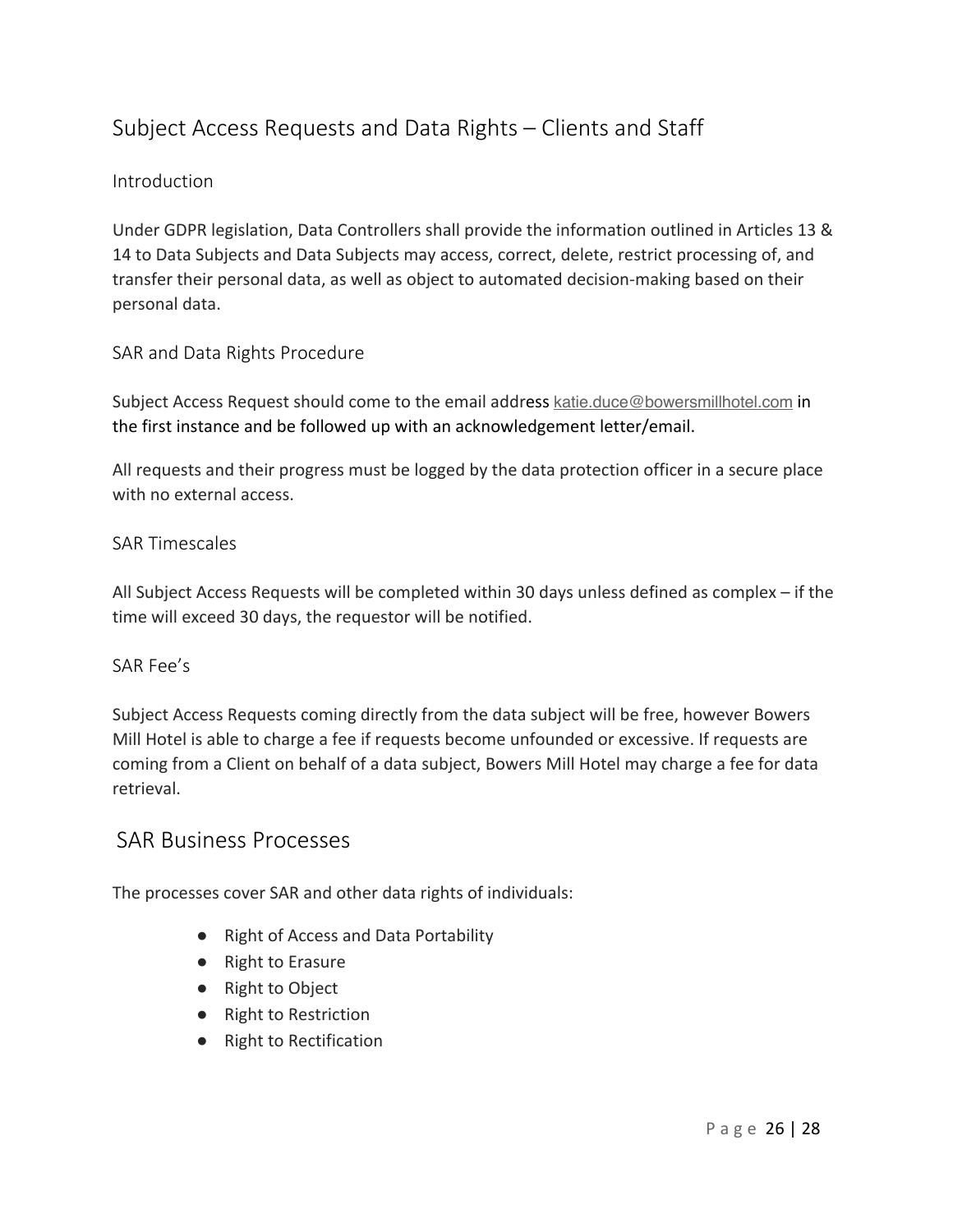## Undertaking Privacy Impact Assessments

When Bowers Mill Hotel undertakes the use of new technologies or will be involved in the processing of data that contains a high risk to the rights and freedoms of data subjects, it will undertake a Privacy Impact Assessment.

The scale and nature of each PIA will be shaped on a case-by-case basis, with the objective of capturing the following information to inform the decision-making process:

- Risk Assessment
- Data types, collection, storage use and deletion methodologies
- Legal basis
- Information flows processes and procedures
- Consultation
- Evaluation of privacy procedures
- Final summary

For further information on PIA Please refer to:

https://ico.org.uk/media/for-organisations/documents/1595/pia-code-of-practice.pdf